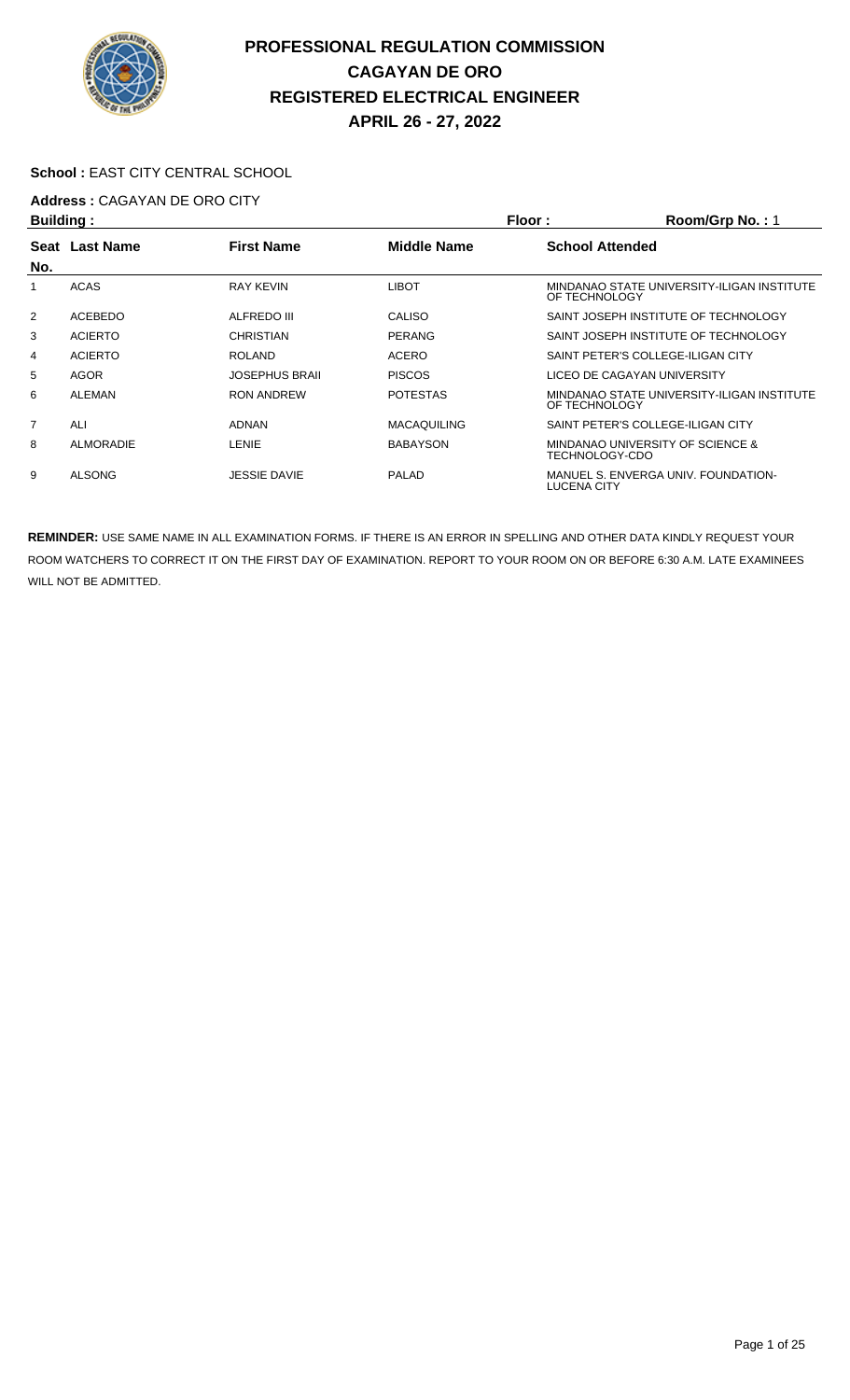

#### School : EAST CITY CENTRAL SCHOOL

# **Address :** CAGAYAN DE ORO CITY

| <b>Building:</b> |                   |                      | Floor:<br>Room/Grp No.: 2 |                        |                                      |
|------------------|-------------------|----------------------|---------------------------|------------------------|--------------------------------------|
| Seat             | <b>Last Name</b>  | <b>First Name</b>    | <b>Middle Name</b>        | <b>School Attended</b> |                                      |
| No.              |                   |                      |                           |                        |                                      |
|                  | <b>AMOMAS</b>     | <b>RALP</b>          | <b>MACABANTE</b>          |                        | CAGAYAN DE ORO COLLEGE               |
| 2                | AMPARADO          | <b>ZENIZOE</b>       | ADAJAR                    |                        | CENTRAL MINDANAO UNIVERSITY          |
| 3                | ANGELES           | <b>SETH COURAGE</b>  | <b>HUISO</b>              | TECHNOLOGY-CDO         | MINDANAO UNIVERSITY OF SCIENCE &     |
| 4                | <b>ANTIPUESTO</b> | <b>FELMAR MIGUEL</b> | <b>GINGOYON</b>           |                        | SAINT PETER'S COLLEGE-ILIGAN CITY    |
| 5                | <b>ANTONIO</b>    | <b>LORD WALLIE</b>   | <b>REGACHO</b>            |                        | CENTRAL MINDANAO UNIVERSITY          |
| 6                | <b>APOG</b>       | <b>MARWIN</b>        | <b>FUENTES</b>            |                        | SAINT JOSEPH INSTITUTE OF TECHNOLOGY |
| 7                | ARAÑA             | ROMULO REY           | <b>AVENIDO</b>            | TECHNOLOGY-CDO         | MINDANAO UNIVERSITY OF SCIENCE &     |
| 8                | ARUMPAC           | <b>AHDNAN</b>        | <b>SARIP</b>              |                        | SAINT PETER'S COLLEGE-ILIGAN CITY    |
| 9                | ATAD              | <b>RYAN</b>          | VILLARDE                  | TECHNOLOGY-CDO         | MINDANAO UNIVERSITY OF SCIENCE &     |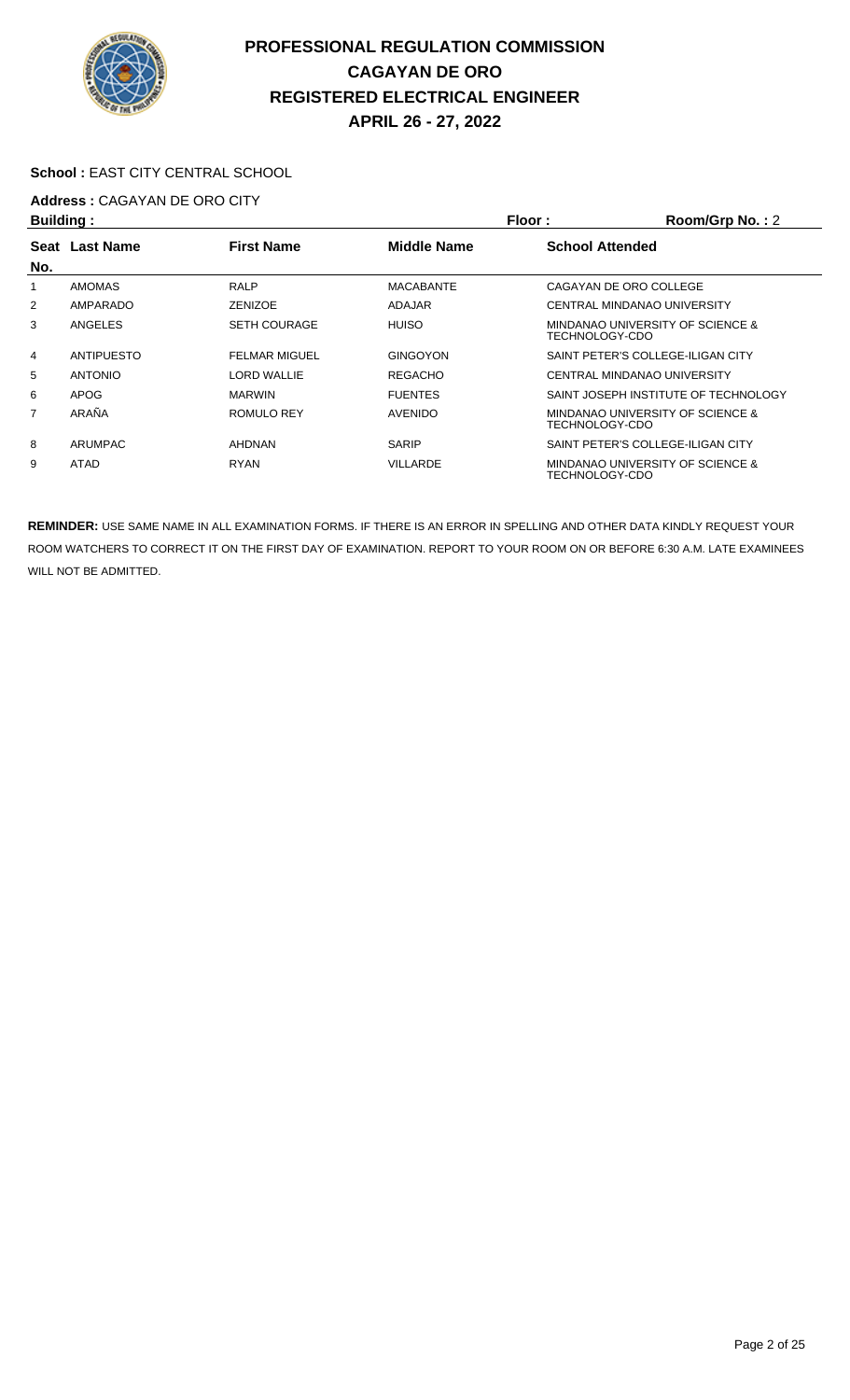

#### School : EAST CITY CENTRAL SCHOOL

# **Address :** CAGAYAN DE ORO CITY

| <b>Building:</b> |                  |                      | Floor:<br>Room/Grp No.: $3$ |                        |                                            |
|------------------|------------------|----------------------|-----------------------------|------------------------|--------------------------------------------|
| <b>Seat</b>      | <b>Last Name</b> | <b>First Name</b>    | <b>Middle Name</b>          | <b>School Attended</b> |                                            |
| No.              |                  |                      |                             |                        |                                            |
|                  | <b>AUSA</b>      | <b>JERICK ANN</b>    | <b>DALUZ</b>                |                        | SAINT JOSEPH INSTITUTE OF TECHNOLOGY       |
| 2                | <b>AUZA</b>      | <b>ELLIAQUIM</b>     | <b>LUMANDAS</b>             |                        | CENTRAL MINDANAO UNIVERSITY                |
| 3                | AWA              | <b>SHAWN MARE</b>    | <b>PAMOR</b>                | <b>DAPITAN</b>         | JOSE RIZAL MEMORIAL STATE UNIVERSITY-      |
| 4                | <b>AYAPANA</b>   | DANNEY MAE           | <b>BALILI</b>               |                        | CAGAYAN DE ORO COLLEGE                     |
| 5                | <b>BACAS</b>     | <b>IRENE MAE</b>     | <b>DELAGUIRON</b>           | AGUSAN DEL NORTE       | CARAGA STATE UNIVERSITY-CABADBARAN.        |
| 6                | <b>BACO</b>      | KARL ANGELO          | <b>ROSARIO</b>              | TECHNOLOGY-CDO         | MINDANAO UNIVERSITY OF SCIENCE &           |
| $\overline{7}$   | <b>BADA</b>      | KIETH                | <b>GUANZON</b>              |                        | LICEO DE CAGAYAN UNIVERSITY                |
| 8                | <b>BALABAT</b>   | <b>MARJUN</b>        | <b>ROLDAN</b>               |                        | SAINT PETER'S COLLEGE-ILIGAN CITY          |
| 9                | <b>BALANGAO</b>  | <b>REY CHRISTIAN</b> | <b>TEREZ</b>                | OF TECHNOLOGY          | MINDANAO STATE UNIVERSITY-ILIGAN INSTITUTE |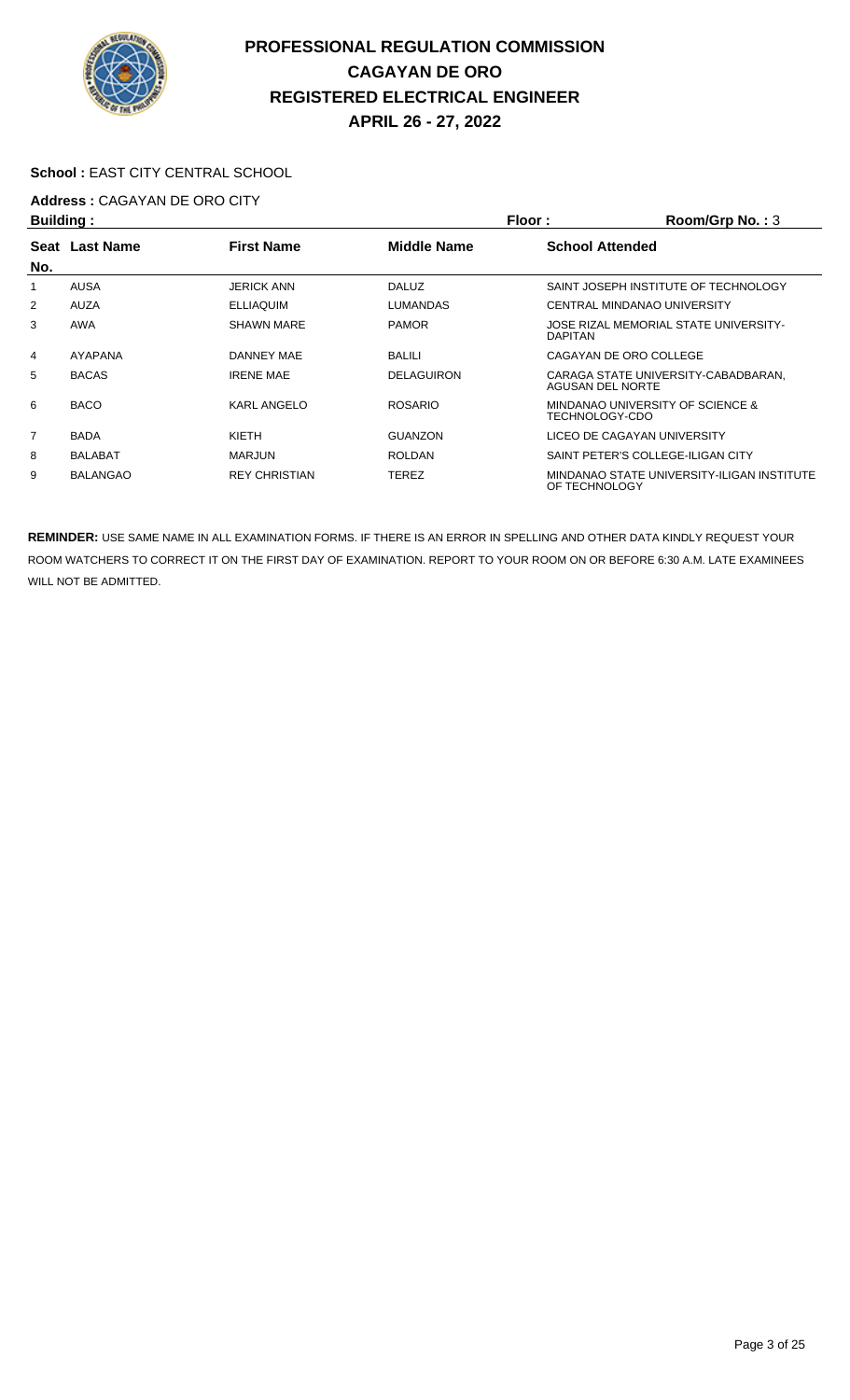

#### School : EAST CITY CENTRAL SCHOOL

# **Address :** CAGAYAN DE ORO CITY

|                | Building:         |                   |                  |                        | Room/Grp No.: 4                            |
|----------------|-------------------|-------------------|------------------|------------------------|--------------------------------------------|
|                | Seat Last Name    | <b>First Name</b> | Middle Name      | <b>School Attended</b> |                                            |
| No.            |                   |                   |                  |                        |                                            |
|                | <b>BALDELOVAR</b> | <b>JUDY MAE</b>   | <b>OGOC</b>      |                        | LICEO DE CAGAYAN UNIVERSITY                |
| 2              | <b>BALONQUIT</b>  | <b>MERLITO</b>    | <b>TAMARIONG</b> |                        | SAINT PETER'S COLLEGE-ILIGAN CITY          |
| 3              | <b>BARBER</b>     | <b>RUEL BRYAN</b> | <b>MONCADA</b>   | OF TECHNOLOGY          | MINDANAO STATE UNIVERSITY-ILIGAN INSTITUTE |
| 4              | <b>BARORO</b>     | DAVE JOSHUA       | <b>NUÑEZ</b>     | AGUSAN DEL NORTE       | CARAGA STATE UNIVERSITY-CABADBARAN.        |
| 5              | <b>BAROTIL</b>    | <b>LOUIE</b>      | <b>BALATERO</b>  | TECHNOLOGY-CDO         | MINDANAO UNIVERSITY OF SCIENCE &           |
| 6              | <b>BELDAD</b>     | ANGEL MARK        | <b>OLAEZ</b>     | AGUSAN DEL NORTE       | CARAGA STATE UNIVERSITY-CABADBARAN.        |
| $\overline{7}$ | <b>BENEDICTO</b>  | <b>DARRIEL</b>    | <b>CRISPO</b>    | <b>MAIN CAMPUS</b>     | SURIGAO STATE COLLEGE OF TECHNOLOGY-       |
| 8              | <b>BERONIO</b>    | <b>PAUL</b>       | <b>PAJO</b>      |                        | CAGAYAN DE ORO COLLEGE                     |
| 9              | <b>BONGALOS</b>   | <b>EARL JOHN</b>  | <b>ARADO</b>     |                        | CAGAYAN DE ORO COLLEGE                     |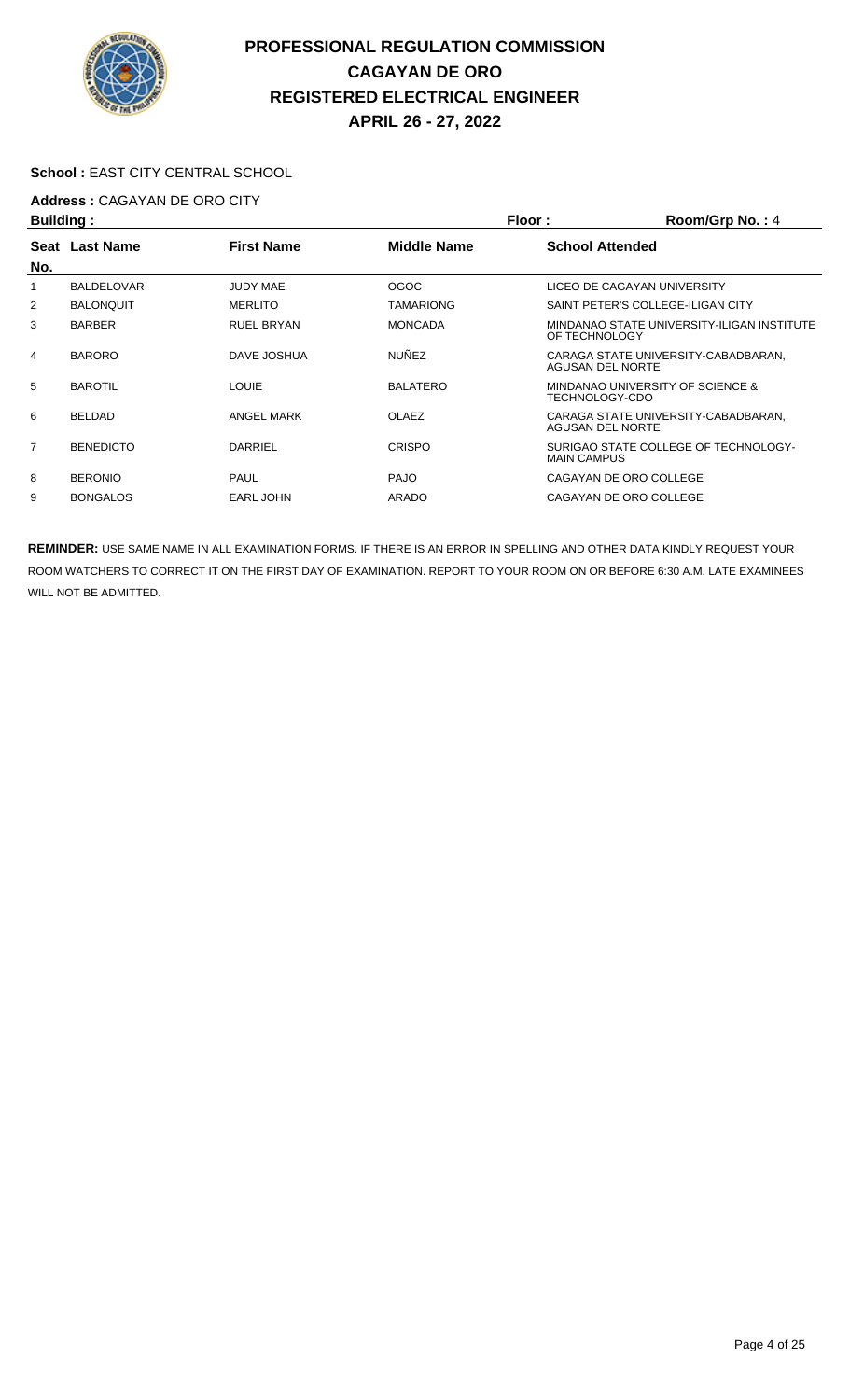

#### School : EAST CITY CENTRAL SCHOOL

# **Address :** CAGAYAN DE ORO CITY

| <b>Building:</b> |                    |                    | Floor:             | Room/Grp No.: 5        |                                            |
|------------------|--------------------|--------------------|--------------------|------------------------|--------------------------------------------|
| Seat             | <b>Last Name</b>   | <b>First Name</b>  | <b>Middle Name</b> | <b>School Attended</b> |                                            |
| No.              |                    |                    |                    |                        |                                            |
|                  | <b>BONGCARAWAN</b> | <b>MOHAMMAD</b>    | ANGNE              |                        | MINDANAO STATE UNIVERSITY-MARAWI CITY      |
| 2                | <b>BONILLA</b>     | <b>INEZ EREL</b>   | <b>BOHAWE</b>      | <b>MAIN CAMPUS</b>     | SURIGAO STATE COLLEGE OF TECHNOLOGY-       |
| 3                | <b>BRACERO</b>     | <b>REYMOND</b>     | <b>BAGUHIN</b>     |                        | CENTRAL MINDANAO UNIVERSITY                |
| 4                | <b>BRIGNAS</b>     | <b>REYNALD</b>     | <b>FLORES</b>      |                        | CENTRAL MINDANAO UNIVERSITY                |
| 5                | <b>BUCA</b>        | <b>JOSHUA</b>      | TADLE              |                        | SAINT PETER'S COLLEGE-ILIGAN CITY          |
| 6                | <b>BUGHAW</b>      | <b>ARAZEL FREY</b> | <b>CLEOPAS</b>     | OF TECHNOLOGY          | MINDANAO STATE UNIVERSITY-ILIGAN INSTITUTE |
| 7                | <b>BULAYBULAY</b>  | <b>NEICH</b>       | <b>TULANG</b>      |                        | SAINT PETER'S COLLEGE-ILIGAN CITY          |
| 8                | <b>CABACTULAN</b>  | <b>SHIELOU</b>     | <b>ENERIO</b>      | TECHNOLOGY-CDO         | MINDANAO UNIVERSITY OF SCIENCE &           |
| 9                | <b>CABAJES</b>     | <b>JAPHET</b>      | <b>BERNALDEZ</b>   | AGUSAN DEL NORTE       | CARAGA STATE UNIVERSITY-CABADBARAN.        |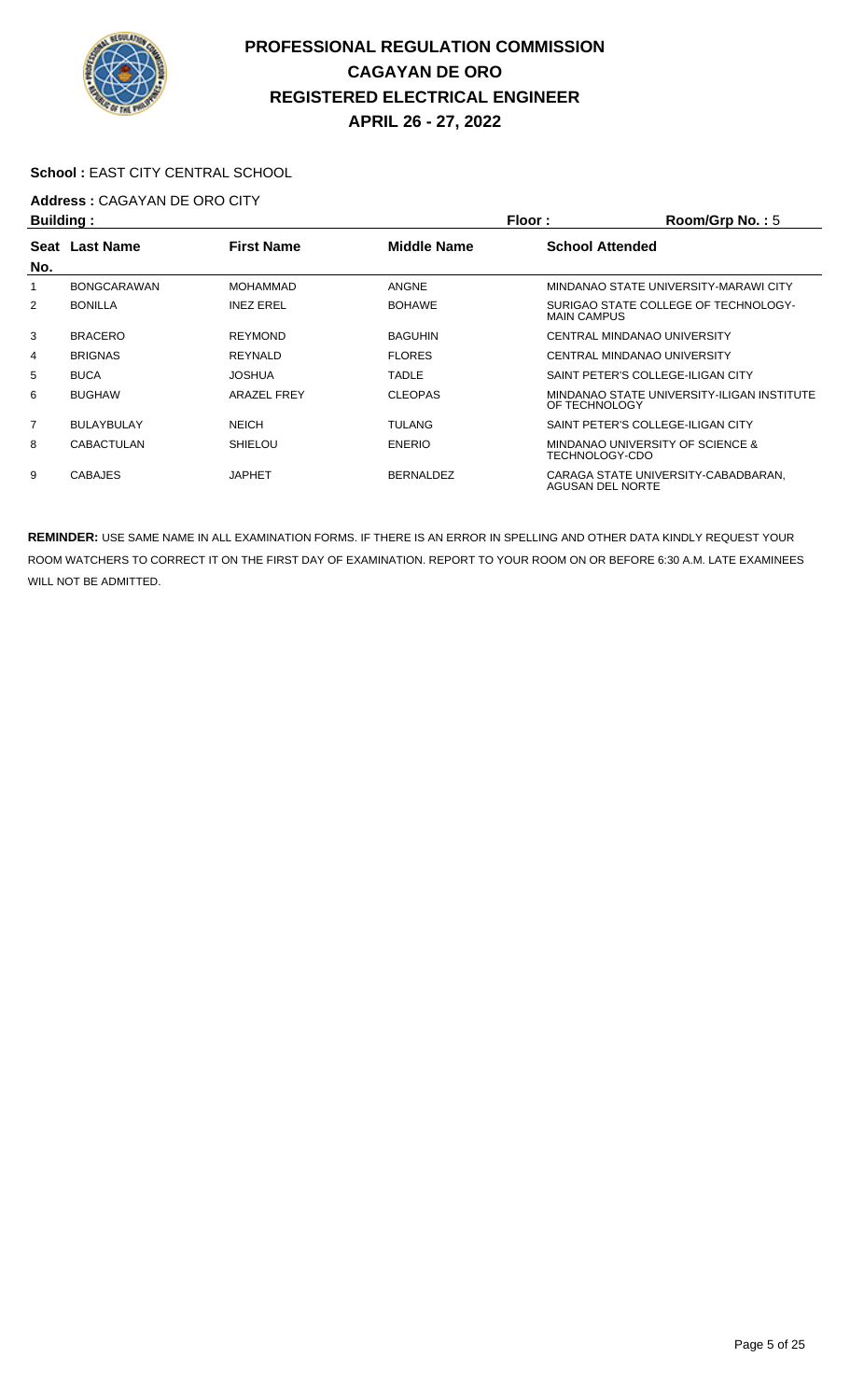

#### School : EAST CITY CENTRAL SCHOOL

# Address : CAGAYAN DE ORO CITY<br>**Ruilding** :

| <b>Building:</b> |                  |                      |                    | Room/Grp No.: 6<br>Floor:                                  |
|------------------|------------------|----------------------|--------------------|------------------------------------------------------------|
|                  | Seat Last Name   | <b>First Name</b>    | <b>Middle Name</b> | <b>School Attended</b>                                     |
| No.              |                  |                      |                    |                                                            |
| 1                | <b>CABIGQUEZ</b> | <b>JAMES MICHAEL</b> | <b>ALON</b>        | CAGAYAN DE ORO COLLEGE                                     |
| 2                | <b>CABULONG</b>  | <b>JOHN</b>          | <b>FIEL</b>        | SAINT PETER'S COLLEGE-ILIGAN CITY                          |
| 3                | <b>CADINAS</b>   | <b>RONNIE</b>        | <b>DIEZ</b>        | CARAGA STATE UNIVERSITY-CABADBARAN,<br>AGUSAN DEL NORTE    |
| 4                | <b>CAGATIN</b>   | EDMAR DAVE           | <b>LOFRANCO</b>    | MINDANAO UNIVERSITY OF SCIENCE &<br>TECHNOLOGY-CDO         |
| 5                | CAGUROL          | <b>ROSELITO</b>      | <b>SABALO</b>      | CEBU INSTITUTE OF TECHNOLOGY - UNIVERSITY                  |
| 6                | <b>CAINGLET</b>  | <b>VENZON KLEE</b>   | <b>GORRES</b>      | CAMIGUIN POLYTECHNIC STATE COLLEGE                         |
| $\overline{7}$   | <b>CAÑESARES</b> | <b>WELKIN</b>        | <b>BACUBAS</b>     | CARAGA STATE UNIVERSITY-CABADBARAN.<br>AGUSAN DEL NORTE    |
| 8                | CANIBEL          | <b>ROELD</b>         | <b>MESIONA</b>     | SURIGAO STATE COLLEGE OF TECHNOLOGY-<br><b>MAIN CAMPUS</b> |
| 9                | CAÑON            | IAN JADE             | <b>PALUMO</b>      | SAINT JOSEPH INSTITUTE OF TECHNOLOGY                       |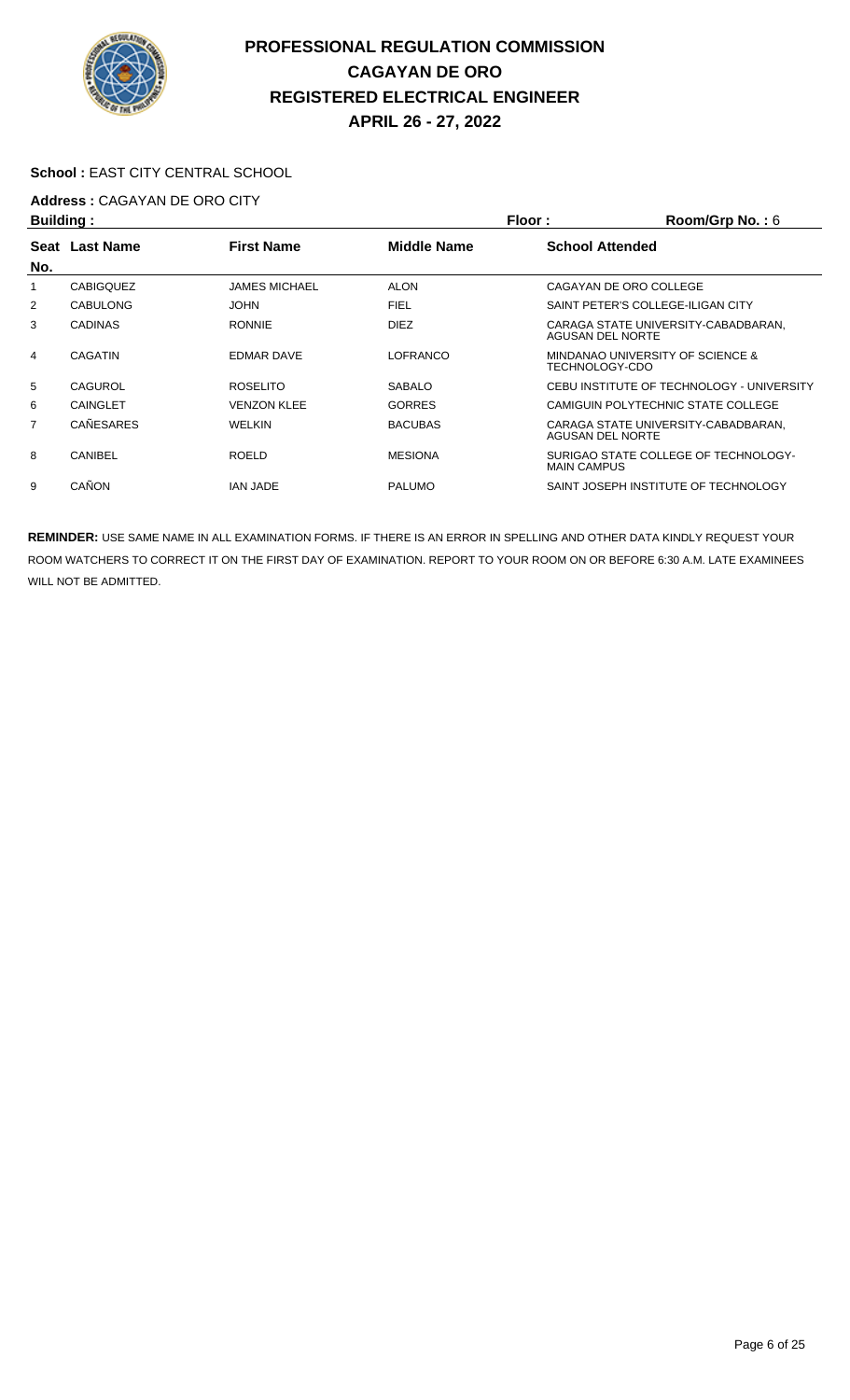

#### School : EAST CITY CENTRAL SCHOOL

# **Address :** CAGAYAN DE ORO CITY

| <b>Building:</b> |                  |                         | Floor:<br>Room/Grp No.: 7 |                        |                                            |
|------------------|------------------|-------------------------|---------------------------|------------------------|--------------------------------------------|
| Seat             | <b>Last Name</b> | <b>First Name</b>       | <b>Middle Name</b>        | <b>School Attended</b> |                                            |
| No.              |                  |                         |                           |                        |                                            |
|                  | <b>CANUBAS</b>   | <b>JHUN CARLO</b>       | <b>ABRIO</b>              |                        | LICEO DE CAGAYAN UNIVERSITY                |
| 2                | CARIN            | <b>FRANZ KINGSLEY</b>   | <b>MADRIO</b>             | TECHNOLOGY-CDO         | MINDANAO UNIVERSITY OF SCIENCE &           |
| 3                | CARIN            | <b>KHRISTINE DIANNE</b> | <b>MADRIO</b>             |                        | CAGAYAN DE ORO COLLEGE                     |
| 4                | CARIÑO           | <b>MIKE</b>             | <b>ANDOY</b>              |                        | URDANETA CITY UNIVERSITY (CCU)             |
| 5                | CASILAC          | <b>ALDRIN</b>           | <b>OBIAL</b>              |                        | LYCEUM OF ILIGAN FOUNDATION                |
| 6                | CASIÑAS          | <b>KAISER</b>           | <b>BALABA</b>             |                        | ANDRES BONIFACIO COLLEGE                   |
| 7                | <b>CEBALLOS</b>  | <b>RONEL</b>            | <b>SALIMBANGON</b>        |                        | CAGAYAN DE ORO COLLEGE                     |
| 8                | <b>CHIO</b>      | <b>KARL NICOLEI</b>     | LIM                       | OF TECHNOLOGY          | MINDANAO STATE UNIVERSITY-ILIGAN INSTITUTE |
| 9                | <b>CLAMONTE</b>  | JHON REYMARK            | <b>ESCANDALLO</b>         |                        | SAINT PETER'S COLLEGE-ILIGAN CITY          |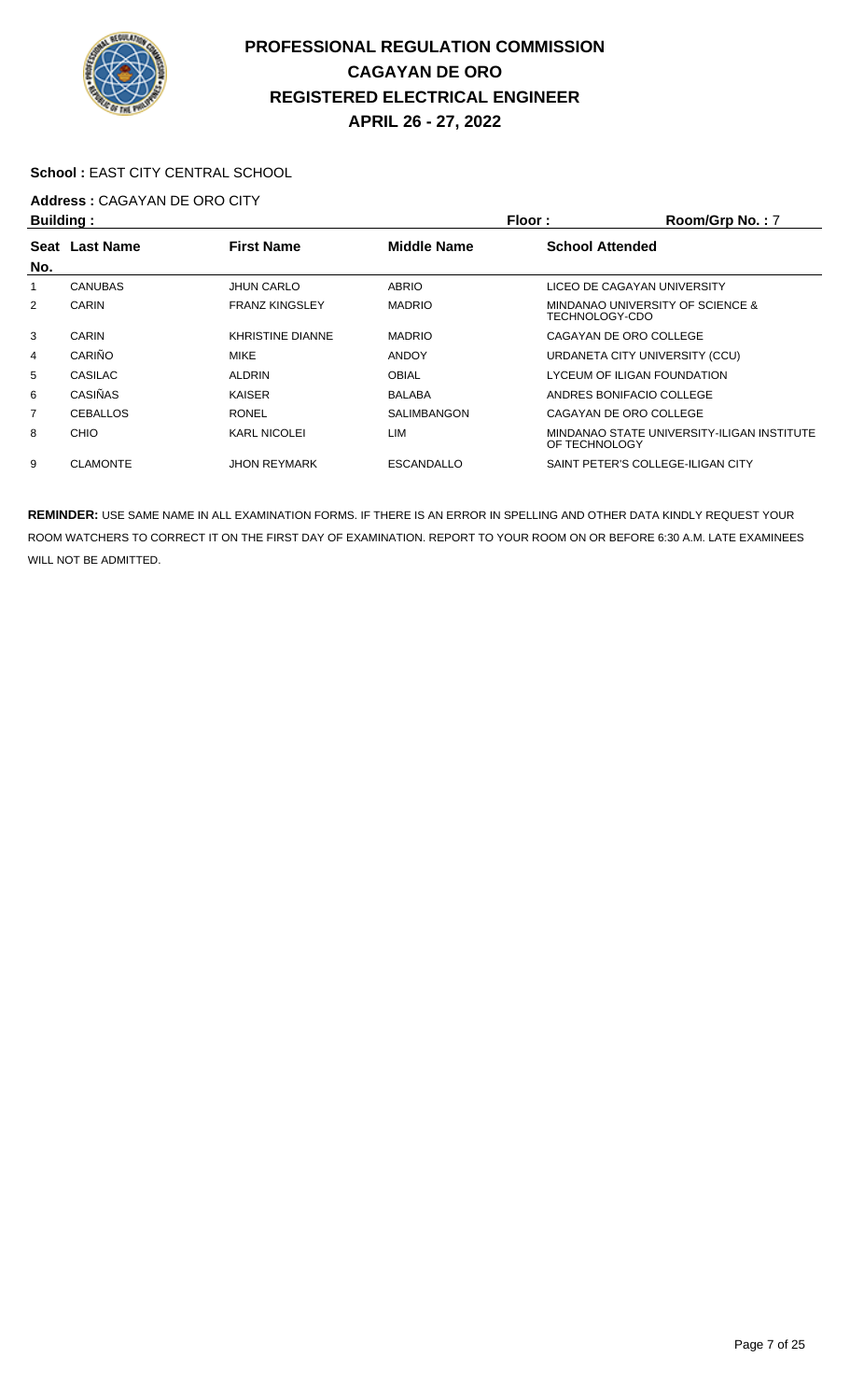

### School : EAST CITY CENTRAL SCHOOL

# **Address :** CAGAYAN DE ORO CITY

| <b>Building:</b> |                  |                    |                    | Floor:<br>Room/Grp No.: $8$ |                                       |  |
|------------------|------------------|--------------------|--------------------|-----------------------------|---------------------------------------|--|
| <b>Seat</b>      | <b>Last Name</b> | <b>First Name</b>  | <b>Middle Name</b> | <b>School Attended</b>      |                                       |  |
| No.              |                  |                    |                    |                             |                                       |  |
|                  | <b>CORNELIO</b>  | <b>KEANU REEVE</b> | <b>UBALDE</b>      | TECHNOLOGY-CDO              | MINDANAO UNIVERSITY OF SCIENCE &      |  |
| $\overline{2}$   | <b>CORONA</b>    | <b>BEN JAY</b>     | ORIEL              |                             | SAINT PETER'S COLLEGE-ILIGAN CITY     |  |
| 3                | <b>CORTES</b>    | <b>LOUIE</b>       | <b>ARWITA</b>      | AGUSAN DEL NORTE            | CARAGA STATE UNIVERSITY-CABADBARAN.   |  |
| 4                | <b>CUTAMORA</b>  | <b>DON KARL</b>    | <b>VALES</b>       | AGUSAN DEL NORTE            | CARAGA STATE UNIVERSITY-CABADBARAN.   |  |
| 5                | <b>CUTAMORA</b>  | <b>ZHELREY</b>     | <b>OLANA</b>       |                             | CENTRAL MINDANAO UNIVERSITY           |  |
| 6                | <b>DAGATAN</b>   | <b>GLOWALMAR</b>   | <b>CALONIA</b>     | CAGAYAN DE ORO COLLEGE      |                                       |  |
| 7                | DE GUZMAN        | <b>CYRAH</b>       | <b>DELA CRUZ</b>   |                             | LICEO DE CAGAYAN UNIVERSITY           |  |
| 8                | DELA PEÑA        | RALPH              | <b>CANDA</b>       |                             | MINDANAO STATE UNIVERSITY-MARAWI CITY |  |
| 9                | <b>DERON</b>     | <b>HAMZA</b>       | <b>SARIP</b>       |                             | MINDANAO STATE UNIVERSITY-MARAWI CITY |  |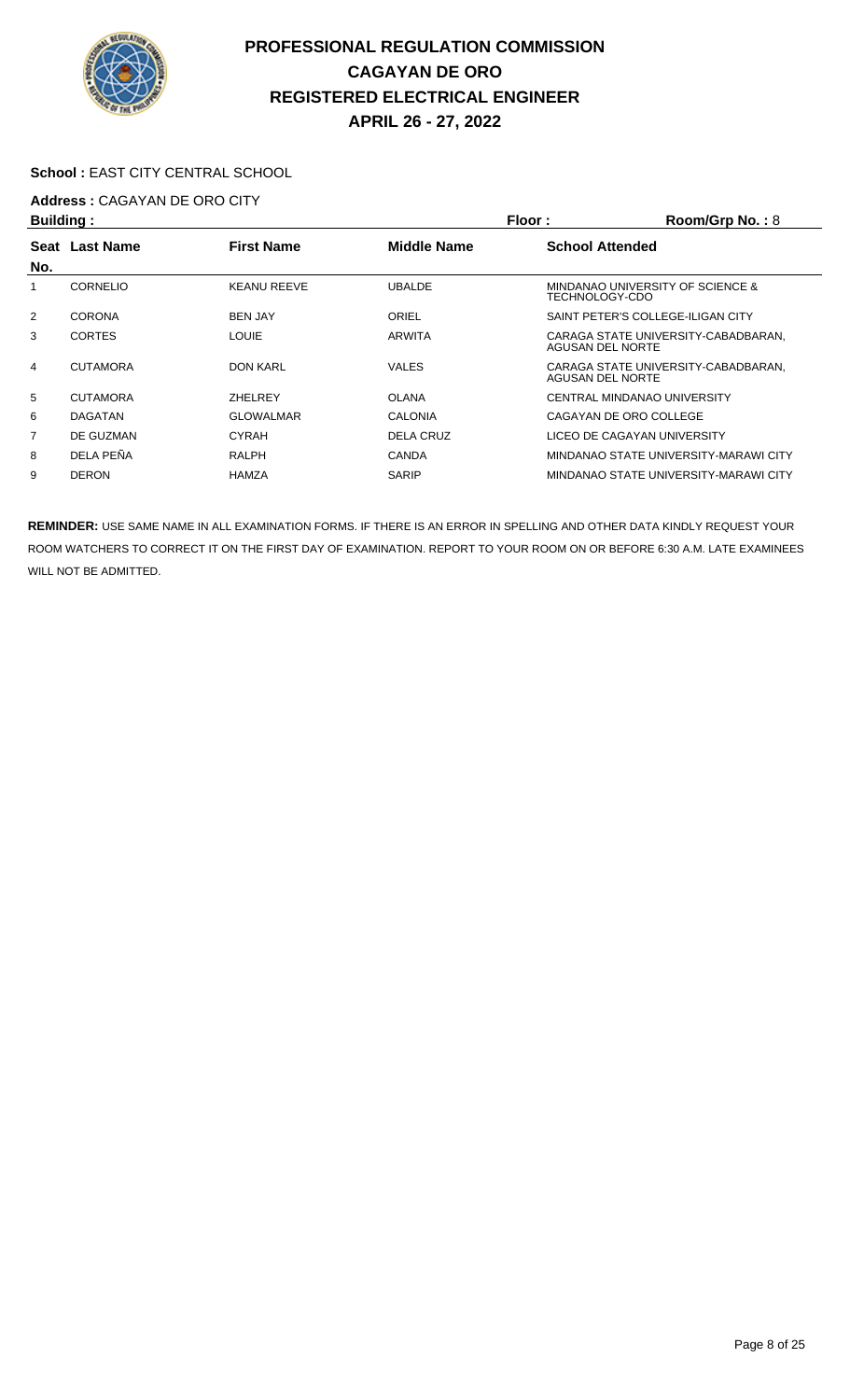

### School : EAST CITY CENTRAL SCHOOL

# **Address :** CAGAYAN DE ORO CITY

| Building:   |                  |                         | Floor:<br>Room/Grp No.: 9 |                        |                                            |
|-------------|------------------|-------------------------|---------------------------|------------------------|--------------------------------------------|
| <b>Seat</b> | <b>Last Name</b> | <b>First Name</b>       | <b>Middle Name</b>        | <b>School Attended</b> |                                            |
| No.         |                  |                         |                           |                        |                                            |
|             | <b>DILEMA</b>    | <b>CHARESA</b>          | <b>AGUILOR</b>            |                        | CAMIGUIN POLYTECHNIC STATE COLLEGE         |
| 2           | <b>DINGDING</b>  | JAMES MARK              | <b>SIASAT</b>             |                        | MINDANAO STATE UNIVERSITY-MARAWI CITY      |
| 3           | <b>DURAN</b>     | <b>KENT CLIFFORD</b>    | <b>AMORES</b>             |                        | CAGAYAN DE ORO COLLEGE                     |
| 4           | <b>ECOBEN</b>    | ALNIELEN NIñA           | <b>DOMINICAL</b>          | <b>MAIN CAMPUS</b>     | SURIGAO STATE COLLEGE OF TECHNOLOGY-       |
| 5           | <b>ELANO</b>     | <b>EMMAN CARL</b>       | <b>ESCOL</b>              | <b>MAIN CAMPUS</b>     | SURIGAO STATE COLLEGE OF TECHNOLOGY-       |
| 6           | ENCALLADO        | <b>MERIAN LYNNE</b>     | <b>JUMAPIT</b>            |                        | SAINT PETER'S COLLEGE-ILIGAN CITY          |
| 7           | <b>ENRIQUEZ</b>  | <b>BRENDAN LEO</b>      | CABUG-OS                  |                        | SAINT PETER'S COLLEGE-ILIGAN CITY          |
| 8           | <b>ERMITA</b>    | <b>IVAN GREY KNIGHT</b> | GASLANG                   |                        | SAINT PETER'S COLLEGE-ILIGAN CITY          |
| 9           | <b>ERSAN</b>     | <b>CHARMAINE LYLLE</b>  | <b>MENDEZ</b>             | OF TECHNOLOGY          | MINDANAO STATE UNIVERSITY-ILIGAN INSTITUTE |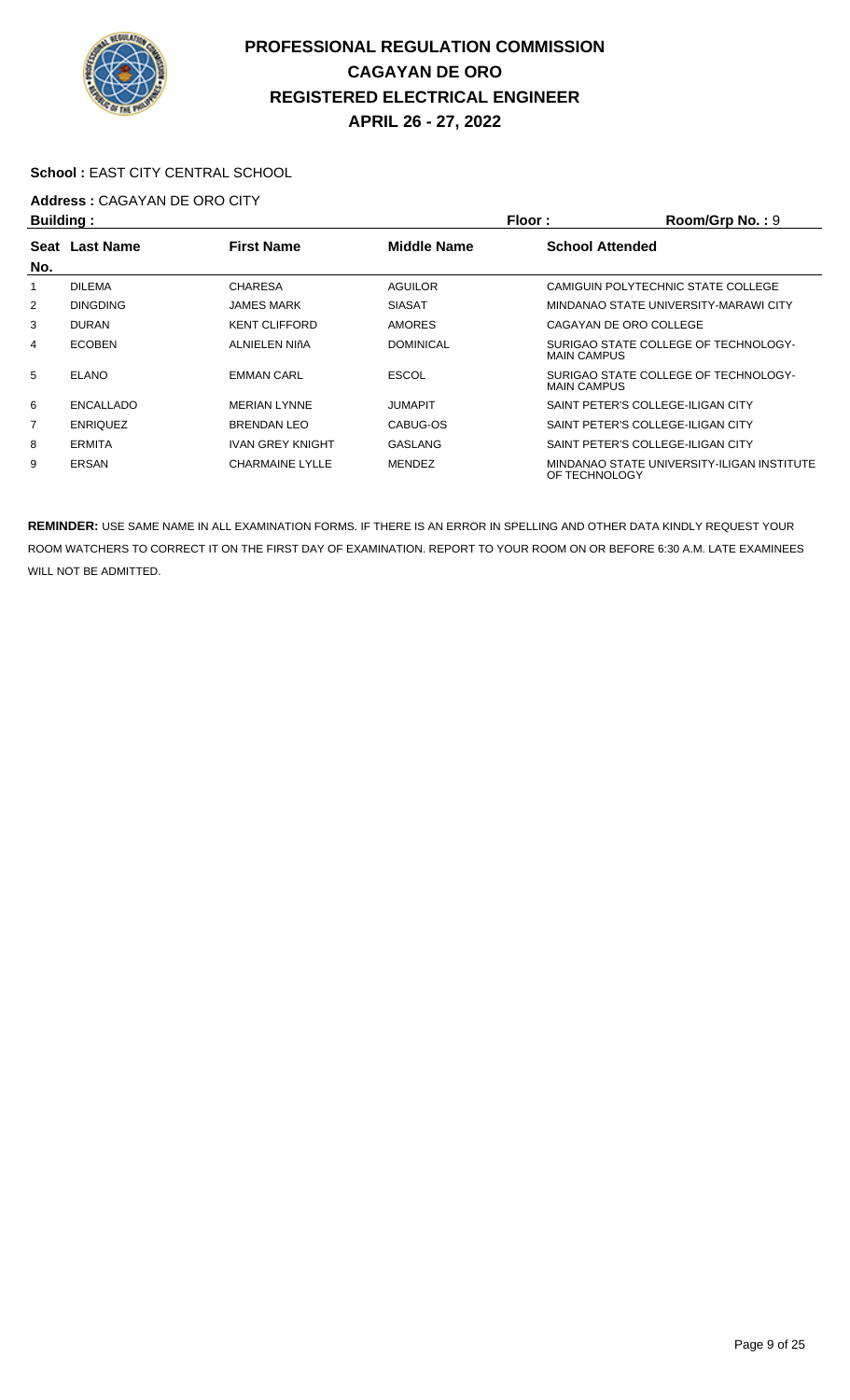

### School : EAST CITY CENTRAL SCHOOL

# **Address :** CAGAYAN DE ORO CITY

| Building:      |                 |                     | Floor:             | Room/Grp No.: 10                                            |
|----------------|-----------------|---------------------|--------------------|-------------------------------------------------------------|
| No.            | Seat Last Name  | <b>First Name</b>   | <b>Middle Name</b> | <b>School Attended</b>                                      |
|                | <b>ESCOBAR</b>  | <b>JEFFREY</b>      | <b>LUMICTIN</b>    | CARAGA STATE UNIVERSITY-CABADBARAN.<br>AGUSAN DEL NORTE     |
| 2              | <b>ESPINOSA</b> | <b>ABRAINE KULL</b> | <b>IDAGO</b>       | <b>XAVIER UNIVERSITY</b>                                    |
| 3              | EVANGELIO       | JOSHUA              | <b>MAQUILING</b>   | SAINT JOSEPH INSTITUTE OF TECHNOLOGY                        |
| 4              | <b>FAJARDO</b>  | <b>REYDEL</b>       | <b>LABOR</b>       | CARAGA STATE UNIVERSITY-CABADBARAN.<br>AGUSAN DEL NORTE     |
| 5              | <b>FUENTES</b>  | <b>FREDDIE</b>      | <b>CALPE</b>       | LYCEUM OF ILIGAN FOUNDATION                                 |
| 6              | GALLARDO        | <b>AHANES</b>       | <b>MONDEJAR</b>    | MINDANAO STATE UNIVERSITY-ILIGAN INSTITUTE<br>OF TECHNOLOGY |
| $\overline{7}$ | <b>GANUB</b>    | RAUL JR             | CAGALAWAN          | MINDANAO STATE UNIVERSITY-ILIGAN INSTITUTE<br>OF TECHNOLOGY |
| 8              | GAPOL           | LOUE JAY            | <b>BALASE</b>      | JOSE RIZAL MEMORIAL STATE UNIVERSITY-<br><b>DAPITAN</b>     |
| 9              | <b>GASTARDO</b> | JULLIEGEN           | <b>ALARAS</b>      | MINDANAO STATE UNIVERSITY-MARAWI CITY                       |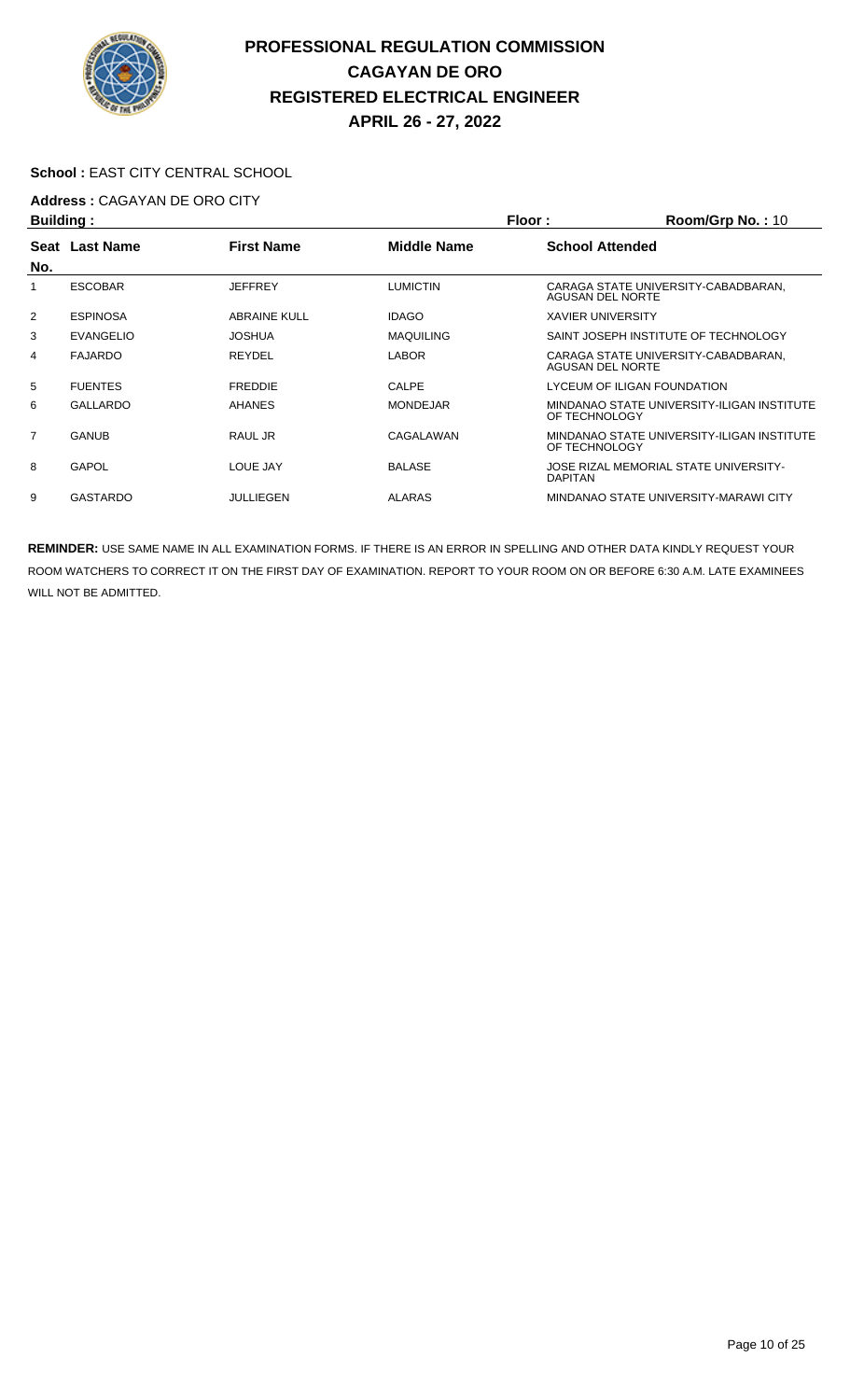

#### School : EAST CITY CENTRAL SCHOOL

# **Address :** CAGAYAN DE ORO CITY

| Building: |                  |                     | Floor:             | Room/Grp No.: 11       |                                            |
|-----------|------------------|---------------------|--------------------|------------------------|--------------------------------------------|
| Seat      | <b>Last Name</b> | <b>First Name</b>   | <b>Middle Name</b> | <b>School Attended</b> |                                            |
| No.       |                  |                     |                    |                        |                                            |
|           | <b>GERASMIO</b>  | <b>JOSE RICHIEL</b> | TRIGO              |                        | SAINT PETER'S COLLEGE-ILIGAN CITY          |
| 2         | <b>GERONA</b>    | JAY IAN             | <b>URBIZTONDO</b>  | OF TECHNOLOGY          | MINDANAO STATE UNIVERSITY-ILIGAN INSTITUTE |
| 3         | <b>GERSALE</b>   | LAUREN DEAN         | CASACLANG          | OF TECHNOLOGY          | MINDANAO STATE UNIVERSITY-ILIGAN INSTITUTE |
| 4         | <b>GICAN</b>     | <b>KELVIN</b>       | <b>PAJA</b>        |                        | LICEO DE CAGAYAN UNIVERSITY                |
| 5         | <b>GUASA</b>     | CHRISTIAN           | <b>BELANDRES</b>   |                        | WESTERN INSTITUTE OF TECHNOLOGY            |
| 6         | <b>GUIAN</b>     | JONH PAULO          | CAJILOG            | CAGAYAN DE ORO COLLEGE |                                            |
| 7         | <b>GUMANOY</b>   | <b>JOEL JR</b>      | <b>REMON</b>       |                        | CENTRAL MINDANAO UNIVERSITY                |
| 8         | <b>HERMIDA</b>   | MELBERT             | AGRA               | AGUSAN DEL NORTE       | CARAGA STATE UNIVERSITY-CABADBARAN.        |
| 9         | <b>IGARAN</b>    | CRIS JAY NIKKI      | <b>EDUROT</b>      | CAGAYAN DE ORO COLLEGE |                                            |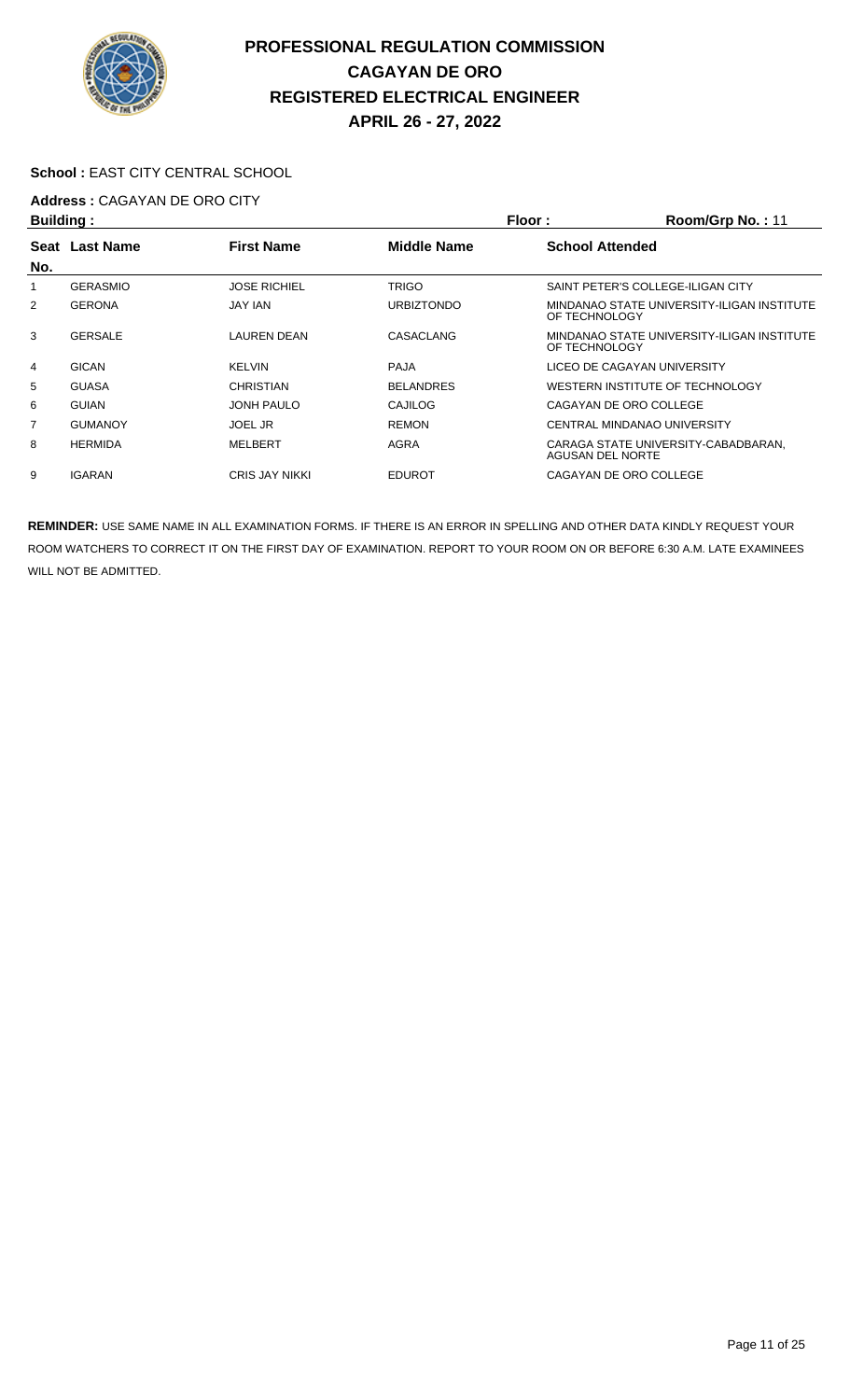

### School : EAST CITY CENTRAL SCHOOL

# **Address :** CAGAYAN DE ORO CITY

| <b>Building:</b> |                  |                     | Floor:             | Room/Grp No.: 12       |                                       |
|------------------|------------------|---------------------|--------------------|------------------------|---------------------------------------|
| Seat             | <b>Last Name</b> | <b>First Name</b>   | <b>Middle Name</b> | <b>School Attended</b> |                                       |
| No.              |                  |                     |                    |                        |                                       |
|                  | <b>JAMERO</b>    | <b>FRANCIS</b>      | <b>VERANO</b>      | <b>MAIN CAMPUS</b>     | SURIGAO STATE COLLEGE OF TECHNOLOGY-  |
| $\overline{2}$   | JAMERO           | ROBERT JOHN         | <b>MONTES</b>      |                        | SAINT JOSEPH INSTITUTE OF TECHNOLOGY  |
| 3                | JAMES            | <b>GENESIS NOEL</b> | <b>VIRTUDAZO</b>   | <b>DAPITAN</b>         | JOSE RIZAL MEMORIAL STATE UNIVERSITY- |
| 4                | JAWAD            | <b>OMAR RUSSELL</b> | AMAM               |                        | SOUTHERN MINDANAO COLLEGES            |
| 5                | <b>JIMENEZ</b>   | ARNOLD JR           | DA                 |                        | SAINT PETER'S COLLEGE-ILIGAN CITY     |
| 6                | <b>JULIADA</b>   | LOELLE JOSEPH       | MAG-AWAY           | CAGAYAN DE ORO COLLEGE |                                       |
| 7                | <b>JUMALON</b>   | RAFAEL GWEN         | <b>FLORIN</b>      |                        | MINDANAO STATE UNIVERSITY-MARAWI CITY |
| 8                | LABARETE         | MARY-ANN            | <b>SAGOSOY</b>     | <b>MAIN CAMPUS</b>     | SURIGAO STATE COLLEGE OF TECHNOLOGY-  |
| 9                | LACAR            | <b>COKIE</b>        | CABARABAN          |                        | CAMIGUIN POLYTECHNIC STATE COLLEGE    |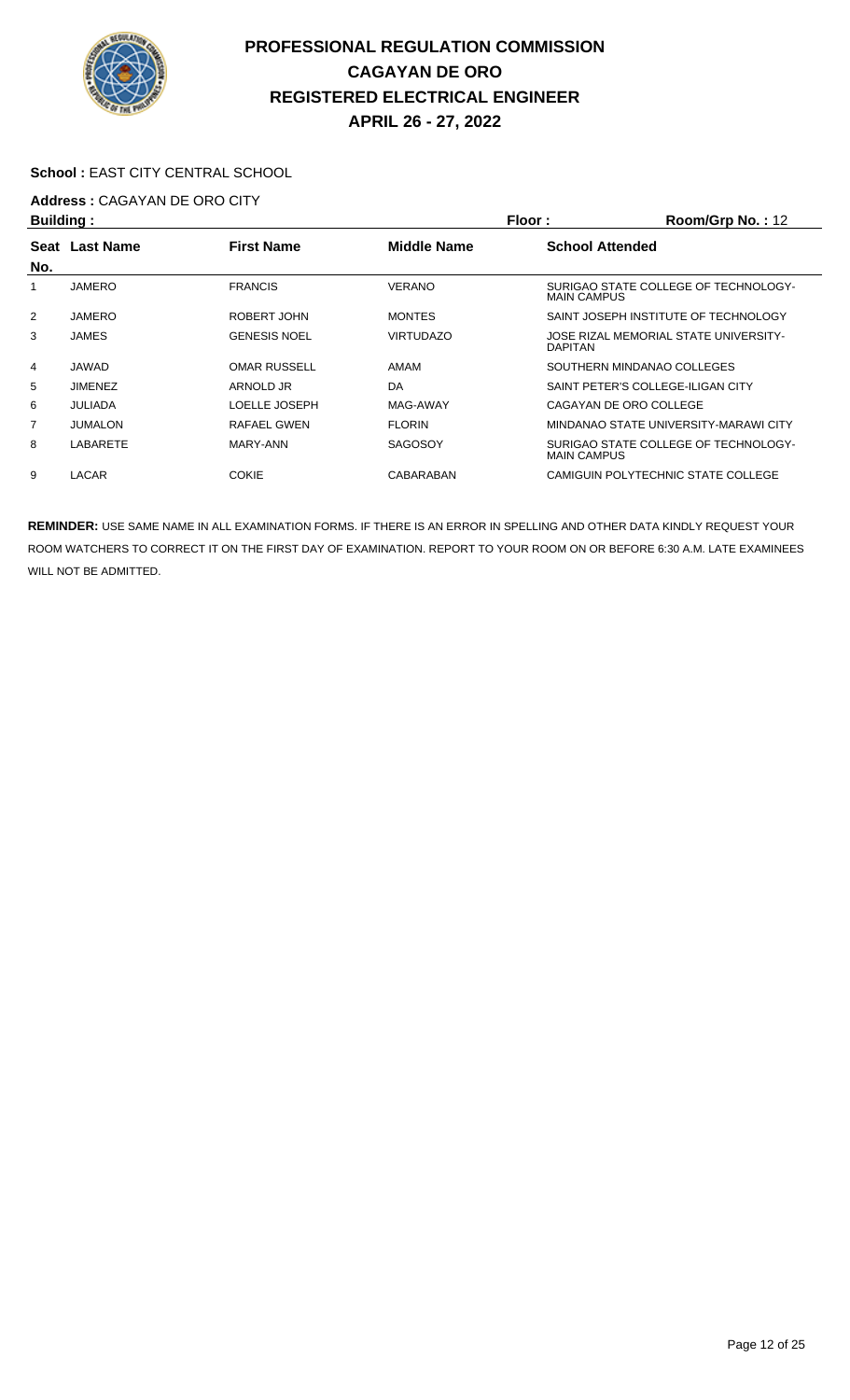

#### School : EAST CITY CENTRAL SCHOOL

# **Address :** CAGAYAN DE ORO CITY

| <b>Building:</b> |                  |                     |                    | Floor:                 | Room/Grp No.: 13                           |
|------------------|------------------|---------------------|--------------------|------------------------|--------------------------------------------|
| Seat             | <b>Last Name</b> | <b>First Name</b>   | <b>Middle Name</b> | <b>School Attended</b> |                                            |
| No.              |                  |                     |                    |                        |                                            |
|                  | LAHAYON          | ADRIELL DAVID       | <b>COMILANG</b>    |                        | CAGAYAN DE ORO COLLEGE                     |
| $\overline{2}$   | LAID             | <b>FERDINAND</b>    | <b>PARRIEDO</b>    | UNIVERSITY OF CEBU     |                                            |
| 3                | LANARIA          | <b>NATHAN</b>       | <b>GUMISAD</b>     |                        | SAINT PETER'S COLLEGE-ILIGAN CITY          |
| 4                | LAÑOJAN          | <b>ESTELITO III</b> | <b>VERGOSA</b>     | AGUSAN DEL NORTE       | CARAGA STATE UNIVERSITY-CABADBARAN.        |
| 5                | LAORDEN          | ALCRIST JOHN        | <b>TAPAYAN</b>     | AGUSAN DEL NORTE       | CARAGA STATE UNIVERSITY-CABADBARAN.        |
| 6                | LAPURA           | <b>MARIVIC</b>      | <b>BUSTILLO</b>    |                        | MINDANAO STATE UNIVERSITY-MARAWI CITY      |
| 7                | <b>LIQUIT</b>    | <b>OBET</b>         | <b>TALABO</b>      | AGUSAN DEL NORTE       | CARAGA STATE UNIVERSITY-CABADBARAN,        |
| 8                | LLIMIT           | ARIANNE             | <b>MONDELO</b>     |                        | MINDANAO STATE UNIVERSITY-MARAWI CITY      |
| 9                | <b>LOMANSOC</b>  | <b>JAKE</b>         | <b>GONZALES</b>    | OF TECHNOLOGY          | MINDANAO STATE UNIVERSITY-ILIGAN INSTITUTE |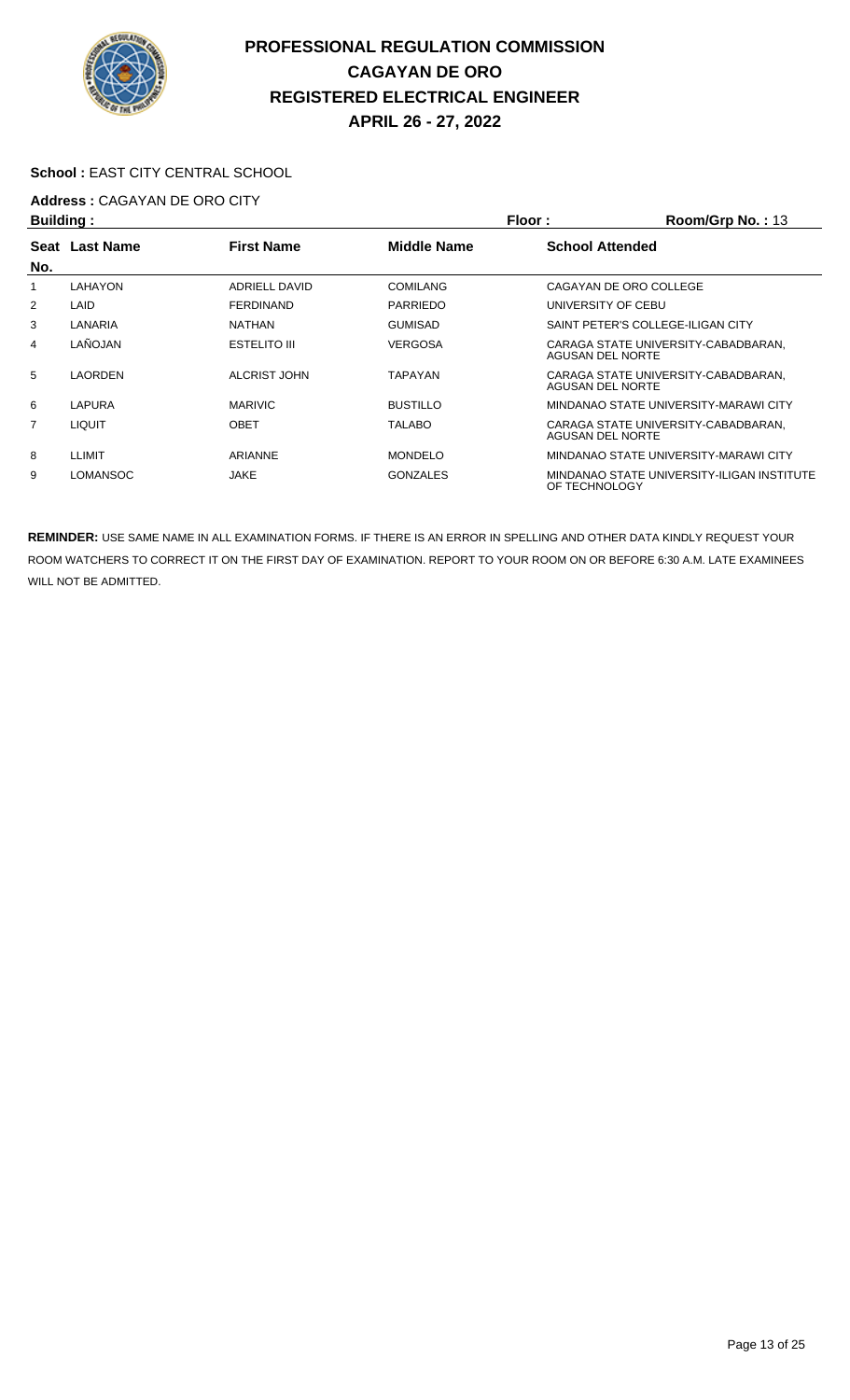

### School : EAST CITY CENTRAL SCHOOL

# **Address :** CAGAYAN DE ORO CITY

| <b>Building:</b> |                  |                      |                    | Floor:                   | Room/Grp No.: 14                      |
|------------------|------------------|----------------------|--------------------|--------------------------|---------------------------------------|
| Seat             | <b>Last Name</b> | <b>First Name</b>    | <b>Middle Name</b> | <b>School Attended</b>   |                                       |
| No.              |                  |                      |                    |                          |                                       |
|                  | <b>LOPEZ</b>     | <b>JOHN REY</b>      | <b>ORA</b>         |                          | CAGAYAN DE ORO COLLEGE                |
| 2                | <b>MABAYO</b>    | FRITZ ZYRRA JANE     | <b>UBALDE</b>      | TECHNOLOGY-CDO           | MINDANAO UNIVERSITY OF SCIENCE &      |
| 3                | <b>MACALPANG</b> | <b>ALINOR</b>        | ALI                |                          | MINDANAO STATE UNIVERSITY-MARAWI CITY |
| 4                | <b>MACAMAY</b>   | <b>GAY GABRIELLE</b> | <b>BULAY</b>       | <b>XAVIER UNIVERSITY</b> |                                       |
| 5                | MADREDEJO        | ALJEN                | QUIJADA            |                          | LICEO DE CAGAYAN UNIVERSITY           |
| 6                | MAGDALE          | <b>PAUL LEMUEL</b>   | <b>LLAUDERES</b>   | <b>XAVIER UNIVERSITY</b> |                                       |
| 7                | MALABAD          | <b>KENNY</b>         | <b>ESTOSE</b>      | AGUSAN DEL NORTE         | CARAGA STATE UNIVERSITY-CABADBARAN.   |
| 8                | MALASAGA         | <b>JONATHAN</b>      | <b>PALEN</b>       | AGUSAN DEL NORTE         | CARAGA STATE UNIVERSITY-CABADBARAN,   |
| 9                | <b>MANANQUIL</b> | <b>ANTONIO III</b>   | <b>SALARDA</b>     |                          | CAGAYAN DE ORO COLLEGE                |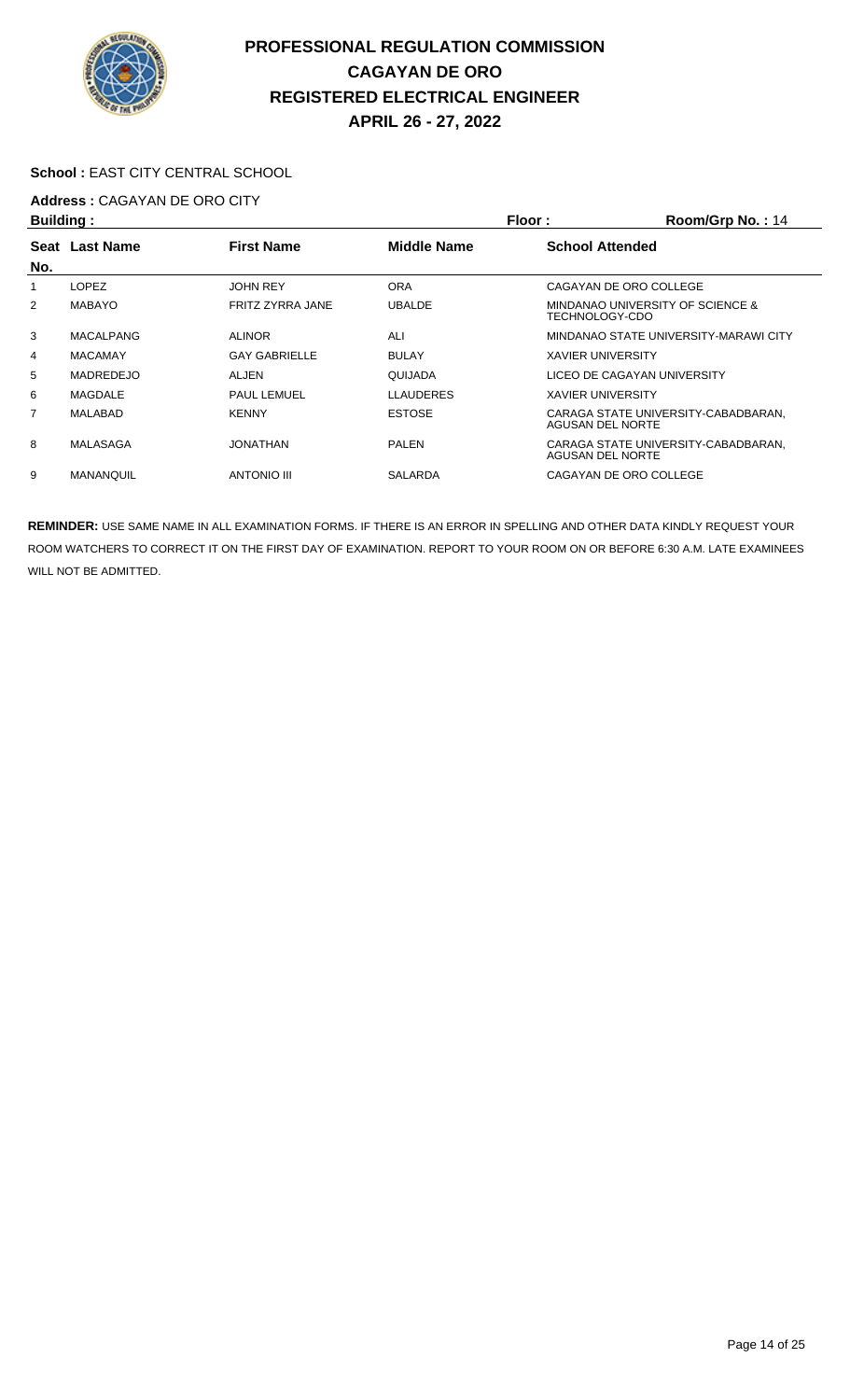

### School : EAST CITY CENTRAL SCHOOL

# **Address : CAGAYAN DE ORO CITY**

| <b>Building:</b> |                 |                        |                    | Floor:                 | Room/Grp No.: 15                           |
|------------------|-----------------|------------------------|--------------------|------------------------|--------------------------------------------|
|                  | Seat Last Name  | <b>First Name</b>      | <b>Middle Name</b> | <b>School Attended</b> |                                            |
| No.              |                 |                        |                    |                        |                                            |
|                  | <b>MANUALES</b> | <b>KRISTYL JOVI</b>    | <b>ALO</b>         | OF TECHNOLOGY          | MINDANAO STATE UNIVERSITY-ILIGAN INSTITUTE |
| 2                | <b>MAPANDI</b>  | <b>HAMDAN</b>          | <b>RADIA</b>       |                        | LICEO DE CAGAYAN UNIVERSITY                |
| 3                | <b>MARTIR</b>   | <b>SHANNEN DOROTHY</b> | <b>CABAIS</b>      | OF TECHNOLOGY          | MINDANAO STATE UNIVERSITY-ILIGAN INSTITUTE |
| $\overline{4}$   | <b>MATOS</b>    | <b>HJ KARL</b>         | <b>BOLONGON</b>    | OF TECHNOLOGY          | MINDANAO STATE UNIVERSITY-ILIGAN INSTITUTE |
| 5                | MATUA           | <b>ABDUL HALEEM</b>    | <b>BANSAO</b>      |                        | LICEO DE CAGAYAN UNIVERSITY                |
| 6                | <b>MATURAN</b>  | <b>GRACE</b>           | PETRACHE           |                        | MINDANAO STATE UNIVERSITY-MARAWI CITY      |
| 7                | MEDADO          | ANN RUBY JANE          | ALEJAGA            |                        | CAGAYAN DE ORO COLLEGE                     |
| 8                | MENDEZ          | AL                     | LAPURA             | UNIVERSITY OF CEBU     |                                            |
| 9                | <b>MEOT</b>     | <b>BRYAN</b>           | <b>ACAMPADO</b>    | <b>LUCENA CITY</b>     | MANUEL S. ENVERGA UNIV. FOUNDATION-        |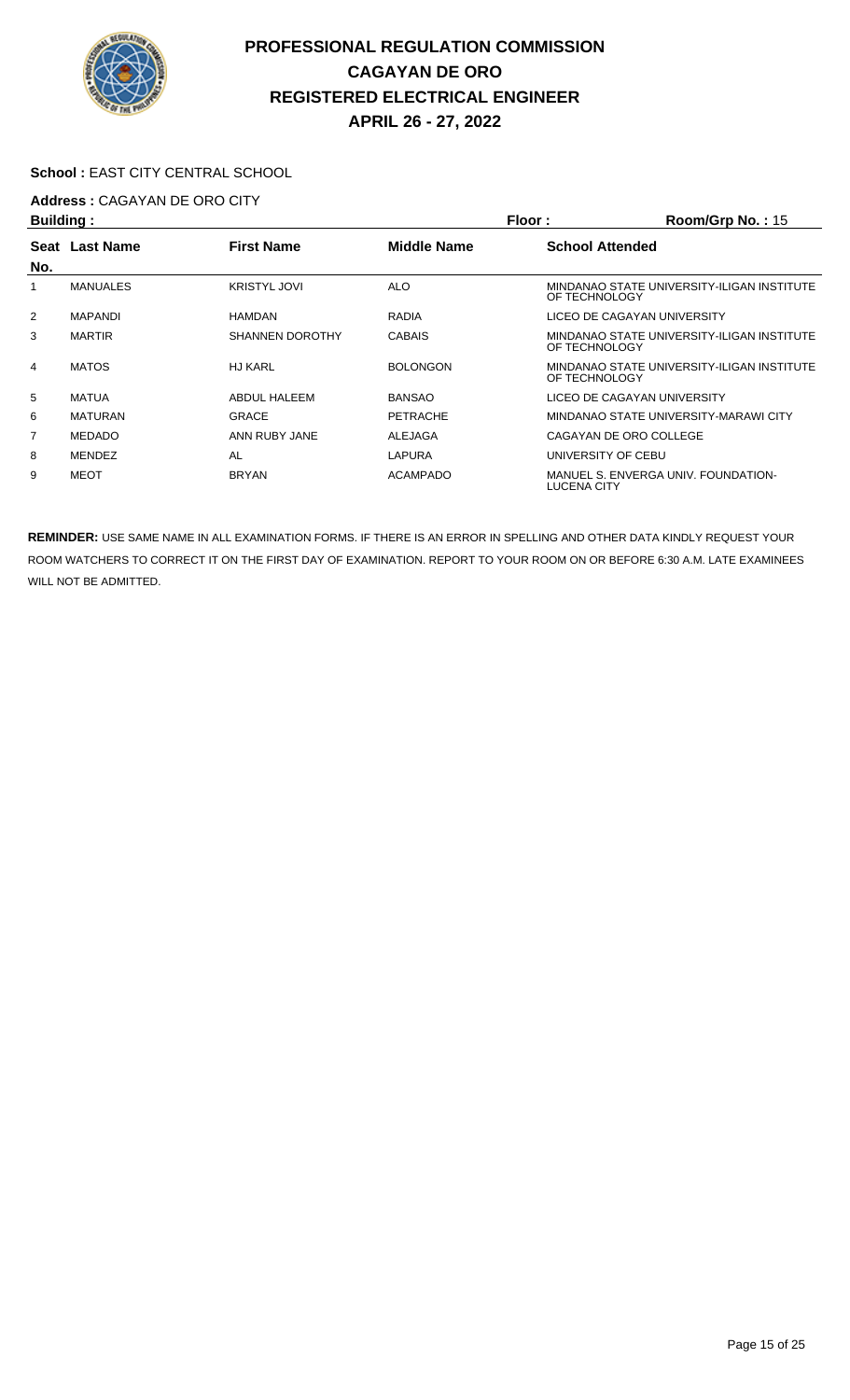

### School : EAST CITY CENTRAL SCHOOL

# **Address :** CAGAYAN DE ORO CITY

| <b>Building:</b> |                   |                        |                    | Floor:                   | Room/Grp No.: 16                           |
|------------------|-------------------|------------------------|--------------------|--------------------------|--------------------------------------------|
| Seat<br>No.      | <b>Last Name</b>  | <b>First Name</b>      | <b>Middle Name</b> | <b>School Attended</b>   |                                            |
|                  | <b>MONDERO</b>    | <b>LINREB</b>          | <b>GUAYAN</b>      | TECHNOLOGY-CDO           | MINDANAO UNIVERSITY OF SCIENCE &           |
| $\overline{2}$   | <b>MONSEÑEROS</b> | <b>KENNETH CEZAR</b>   | <b>PALON</b>       |                          | SAINT PETER'S COLLEGE-ILIGAN CITY          |
| 3                | <b>NAGAMORA</b>   | ABDUL JABBAR           | <b>ABDUL</b>       | OF TECHNOLOGY            | MINDANAO STATE UNIVERSITY-ILIGAN INSTITUTE |
| 4                | <b>NAMOC</b>      | <b>DAVE</b>            | <b>ODCHIGUE</b>    |                          | LICEO DE CAGAYAN UNIVERSITY                |
| 5                | <b>NARVASA</b>    | <b>STALIN II</b>       | <b>RALLOS</b>      | <b>XAVIER UNIVERSITY</b> |                                            |
| 6                | <b>NUBIO</b>      | <b>MONIQUE ABIGAIL</b> | <b>MILLENDEZ</b>   | OF TECHNOLOGY            | MINDANAO STATE UNIVERSITY-ILIGAN INSTITUTE |
| $\overline{7}$   | <b>OCAMPO</b>     | <b>JUNRYMAR</b>        | <b>BRABANTE</b>    | <b>MAIN CAMPUS</b>       | SURIGAO STATE COLLEGE OF TECHNOLOGY-       |
| 8                | <b>OCAYA</b>      | PHELPS JHOWEE          | LUCAGBO            | TECHNOLOGY-CDO           | MINDANAO UNIVERSITY OF SCIENCE &           |
| 9                | <b>OLASIMAN</b>   | <b>MARA MAE</b>        | <b>MACALIAG</b>    | OF TECHNOLOGY            | MINDANAO STATE UNIVERSITY-ILIGAN INSTITUTE |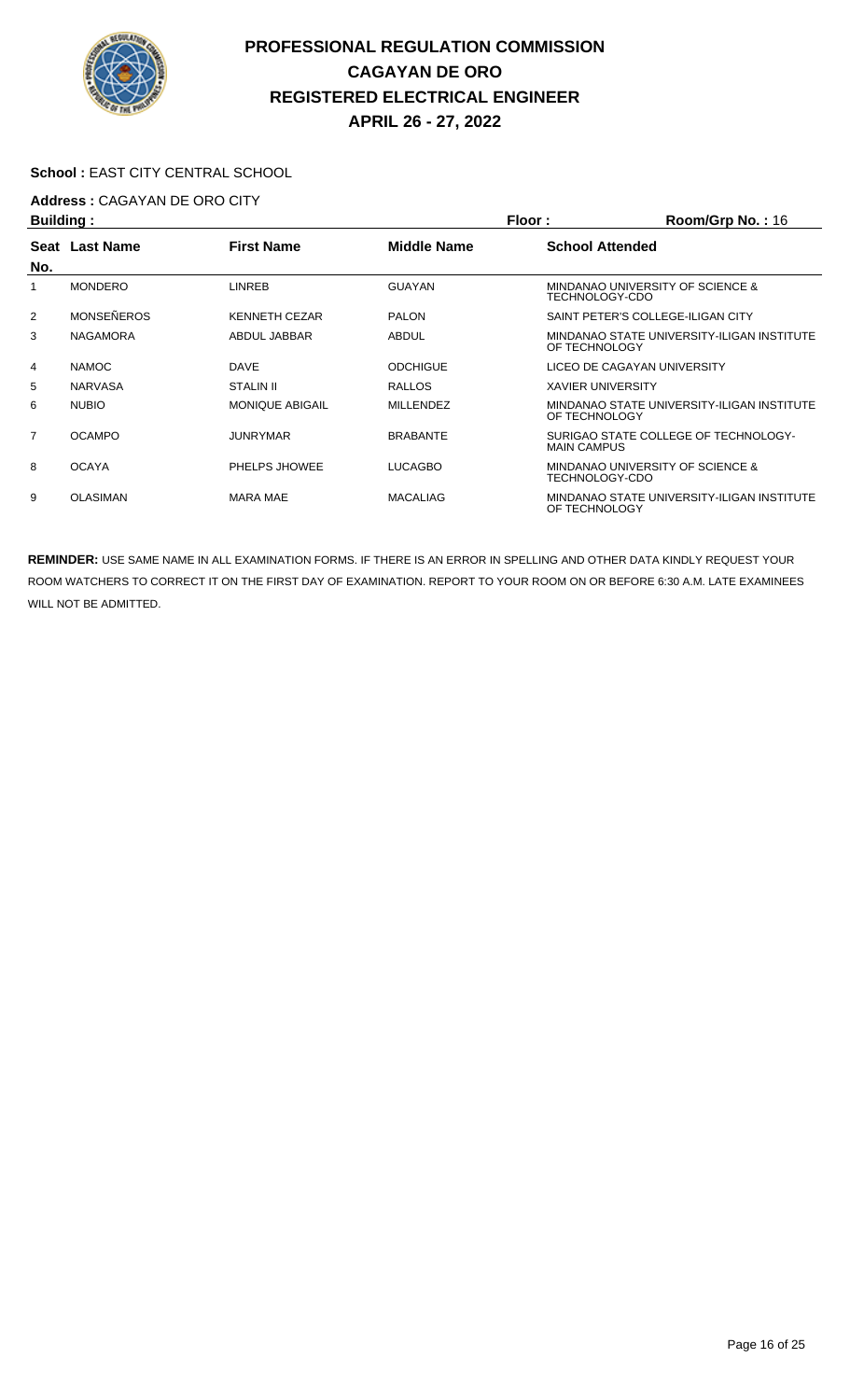

#### School : EAST CITY CENTRAL SCHOOL

# **Address :** CAGAYAN DE ORO CITY

| <b>Building:</b> |                |                     |                    | Floor:                  | Room/Grp No.: 17                     |
|------------------|----------------|---------------------|--------------------|-------------------------|--------------------------------------|
|                  | Seat Last Name | <b>First Name</b>   | <b>Middle Name</b> | <b>School Attended</b>  |                                      |
| No.              |                |                     |                    |                         |                                      |
|                  | <b>OMILA</b>   | <b>JOHN KENNETH</b> | <b>AKUT</b>        |                         | CAGAYAN DE ORO COLLEGE               |
| 2                | <b>ORIANA</b>  | <b>DARWEN</b>       | <b>ASUPAN</b>      |                         | SAINT JOSEPH INSTITUTE OF TECHNOLOGY |
| 3                | <b>ORIAS</b>   | <b>MARIE ANN</b>    | ABAO               |                         | CAMIGUIN POLYTECHNIC STATE COLLEGE   |
| 4                | ORTIZ          | <b>EMMANUEL</b>     | <b>ASPRIL</b>      | AGUSAN DEL NORTE        | CARAGA STATE UNIVERSITY-CABADBARAN.  |
| 5                | <b>OSA</b>     | ED LOUIS            | <b>PAGE</b>        | <b>AGUSAN DEL NORTE</b> | CARAGA STATE UNIVERSITY-CABADBARAN.  |
| 6                | PADILLA        | <b>JOSEPH ERWIN</b> | LACASAN            |                         | SAINT PETER'S COLLEGE-ILIGAN CITY    |
| 7                | <b>PAHIT</b>   | <b>ROMAR VINCE</b>  | <b>TORRECAMPO</b>  | <b>AGUSAN DEL NORTE</b> | CARAGA STATE UNIVERSITY-CABADBARAN.  |
| 8                | <b>PAMISA</b>  | <b>VENGIE</b>       | <b>GALVE</b>       | AGUSAN DEL NORTE        | CARAGA STATE UNIVERSITY-CABADBARAN,  |
| 9                | PAÑAMOGAN      | <b>HANNIE</b>       | TAGA-AN            | <b>AGUSAN DEL NORTE</b> | CARAGA STATE UNIVERSITY-CABADBARAN.  |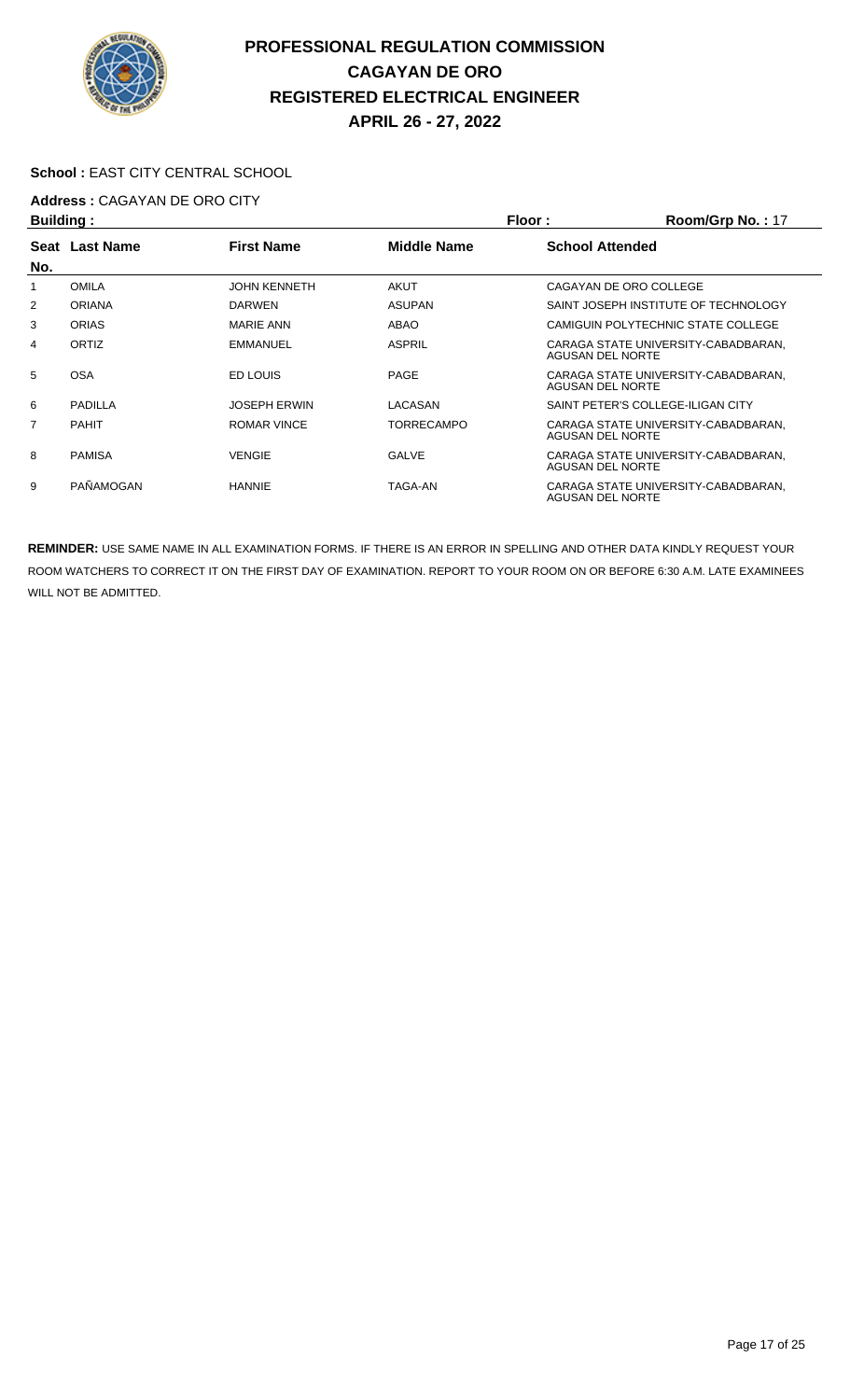

#### School : EAST CITY CENTRAL SCHOOL

# **Address :** CAGAYAN DE ORO CITY

| <b>Building:</b> |                   |                    |                    | Floor:                   | Room/Grp No.: 18                           |
|------------------|-------------------|--------------------|--------------------|--------------------------|--------------------------------------------|
| Seat             | <b>Last Name</b>  | <b>First Name</b>  | <b>Middle Name</b> | <b>School Attended</b>   |                                            |
| No.              |                   |                    |                    |                          |                                            |
|                  | <b>PANCITO</b>    | JHETER PHAUL       | <b>SIMBAJON</b>    |                          | CAGAYAN DE ORO COLLEGE                     |
| 2                | PANGCOGA          | <b>MUJAHED</b>     | <b>OLOMODING</b>   |                          | MINDANAO STATE UNIVERSITY-MARAWI CITY      |
| 3                | <b>PANTILLO</b>   | <b>CHENY</b>       | <b>OBAOB</b>       | OF TECHNOLOGY            | MINDANAO STATE UNIVERSITY-ILIGAN INSTITUTE |
| 4                | <b>PANTORILLA</b> | WELHELMSHAVEN      | <b>MONZOLIN</b>    | OF TECHNOLOGY            | MINDANAO STATE UNIVERSITY-ILIGAN INSTITUTE |
| 5                | PARADERO          | <b>CLIFORD JIM</b> | CASTELLANO         |                          | SAINT PETER'S COLLEGE-ILIGAN CITY          |
| 6                | <b>PARAS</b>      | GINO JR            | LAUGANAS           |                          | CAGAYAN DE ORO COLLEGE                     |
| 7                | PASLON            | <b>STEPHEN</b>     | <b>MONTEROS</b>    | <b>XAVIER UNIVERSITY</b> |                                            |
| 8                | <b>PATAGNAN</b>   | <b>KURT KEEVIN</b> | <b>APONGAN</b>     | OF TECHNOLOGY            | MINDANAO STATE UNIVERSITY-ILIGAN INSTITUTE |
| 9                | <b>PAYE</b>       | AARON JOHN         | <b>BUCA</b>        |                          | SAINT PETER'S COLLEGE-ILIGAN CITY          |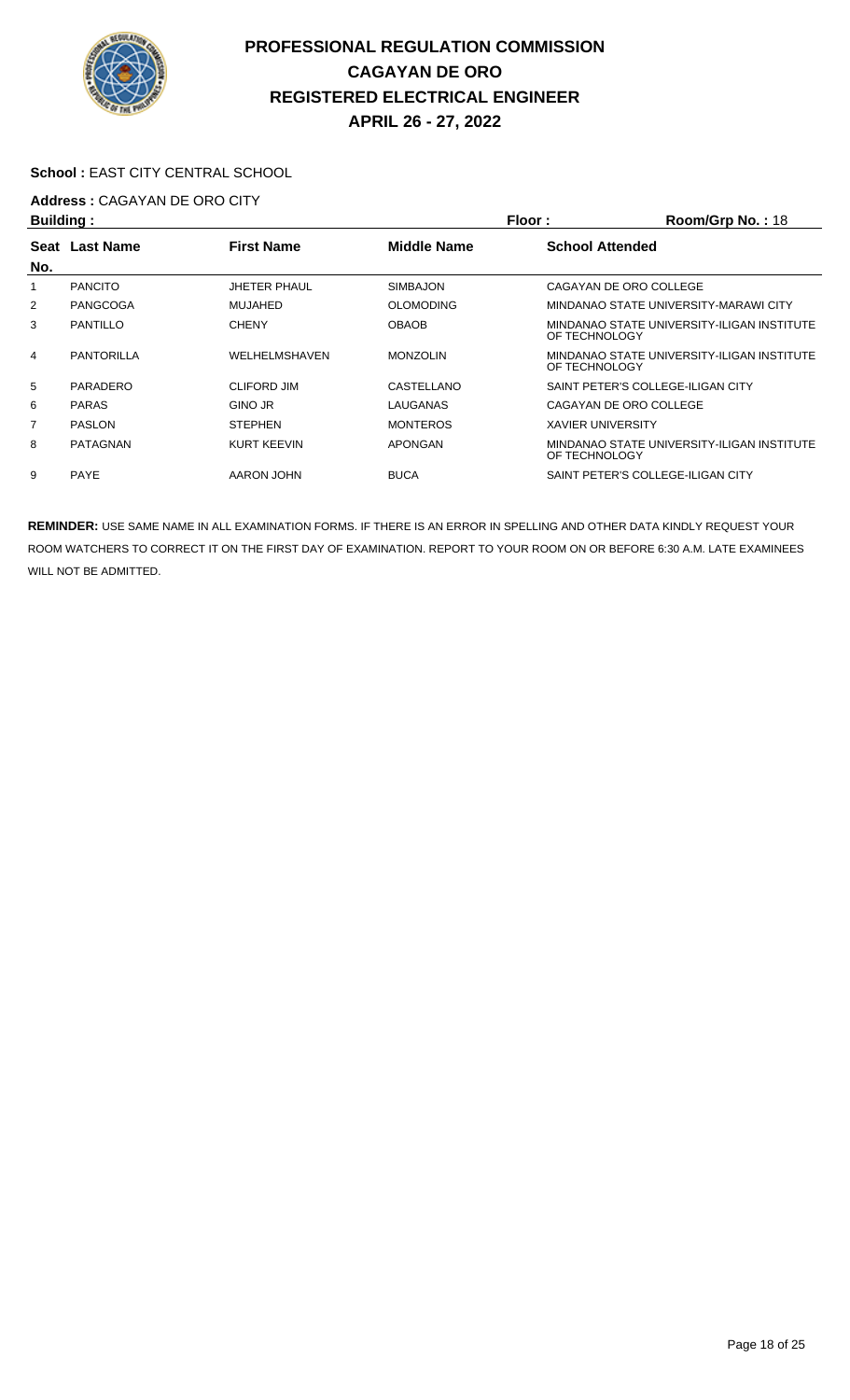

### School : EAST CITY CENTRAL SCHOOL

# **Address :** CAGAYAN DE ORO CITY

| <b>Building:</b> |                  |                        |                    | Floor:                   | Room/Grp No.: 19                           |
|------------------|------------------|------------------------|--------------------|--------------------------|--------------------------------------------|
|                  | Seat Last Name   | <b>First Name</b>      | <b>Middle Name</b> | <b>School Attended</b>   |                                            |
| No.              |                  |                        |                    |                          |                                            |
|                  | <b>PIQUERO</b>   | <b>JAMES ROY</b>       | <b>OCHIGUE</b>     | <b>XAVIER UNIVERSITY</b> |                                            |
| 2                | <b>PITOGO</b>    | <b>CLARK</b>           | <b>BULAYBULAY</b>  |                          | SAINT PETER'S COLLEGE-ILIGAN CITY          |
| 3                | <b>PLAZA</b>     | <b>DEONELL</b>         | <b>ANOCOP</b>      |                          | SAINT JOSEPH INSTITUTE OF TECHNOLOGY       |
| 4                | <b>PUYOT</b>     | <b>FIDEL</b>           | <b>MONTEALTO</b>   |                          | CENTRAL MINDANAO UNIVERSITY                |
| 5                | QUIAPO           | <b>CLIBOURN</b>        | <b>ESPADA</b>      | OF TECHNOLOGY            | MINDANAO STATE UNIVERSITY-ILIGAN INSTITUTE |
| 6                | QUIJANO          | <b>QUEENIE LENE</b>    | <b>MONTEJO</b>     |                          | CAGAYAN DE ORO COLLEGE                     |
| $\overline{7}$   | QUILAB           | <b>APOMAR CRISTIAN</b> | <b>BURAY</b>       |                          | CAGAYAN DE ORO COLLEGE                     |
| 8                | <b>RABOR</b>     | <b>JASON</b>           | COMCOM             |                          | CENTRAL MINDANAO UNIVERSITY                |
| 9                | <b>RADIAMODA</b> | MOHAMMAD               | <b>SALIC</b>       |                          | MINDANAO STATE UNIVERSITY-MARAWI CITY      |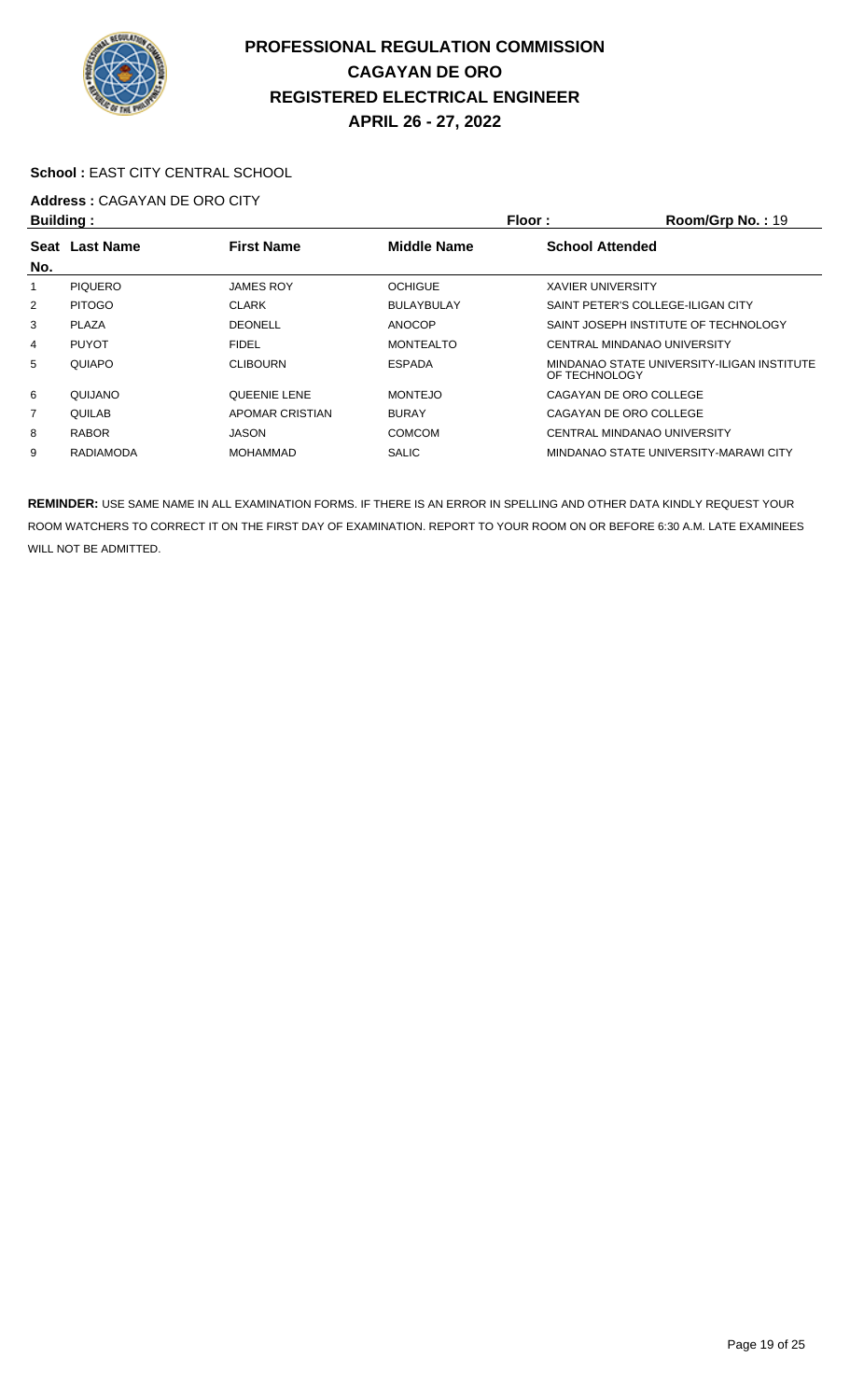

#### School : EAST CITY CENTRAL SCHOOL

# **Address :** CAGAYAN DE ORO CITY

| <b>Building:</b> |                |                   | Floor:             | Room/Grp No.: 20                                            |
|------------------|----------------|-------------------|--------------------|-------------------------------------------------------------|
|                  | Seat Last Name | <b>First Name</b> | <b>Middle Name</b> | <b>School Attended</b>                                      |
| No.              |                |                   |                    |                                                             |
| 1                | <b>RAGMAC</b>  | <b>JOHN MARK</b>  | <b>MANATAD</b>     | CAGAYAN DE ORO COLLEGE                                      |
| 2                | RAPLIZA        | <b>ARTHUR</b>     | <b>DAGONDON</b>    | CEBU INSTITUTE OF TECHNOLOGY - UNIVERSITY                   |
| 3                | RAPLIZA        | <b>JAMES</b>      | <b>MOLDES</b>      | MINDANAO STATE UNIVERSITY-ILIGAN INSTITUTE<br>OF TECHNOLOGY |
| 4                | <b>RATERTA</b> | VYNN NIñO         | <b>CANETE</b>      | SAINT PETER'S COLLEGE-ILIGAN CITY                           |
| 5                | <b>REDOBLE</b> | <b>ALFRED</b>     | <b>TOMAQUIN</b>    | CARAGA STATE UNIVERSITY-CABADBARAN.<br>AGUSAN DEL NORTE     |
| 6                | <b>RELLON</b>  | <b>JAYSON</b>     | ABECIA             | CAMIGUIN POLYTECHNIC STATE COLLEGE                          |
| 7                | <b>REYES</b>   | <b>KARA</b>       | <b>ESLING</b>      | MINDANAO UNIVERSITY OF SCIENCE &<br>TECHNOLOGY-CDO          |
| 8                | <b>ROLOMA</b>  | RICARD JUN        | <b>FIEL</b>        | MINDANAO STATE UNIVERSITY-ILIGAN INSTITUTE<br>OF TECHNOLOGY |
| 9                | <b>ROSALES</b> | <b>ALLEN JAY</b>  | <b>CALANTAS</b>    | SAINT JOSEPH INSTITUTE OF TECHNOLOGY                        |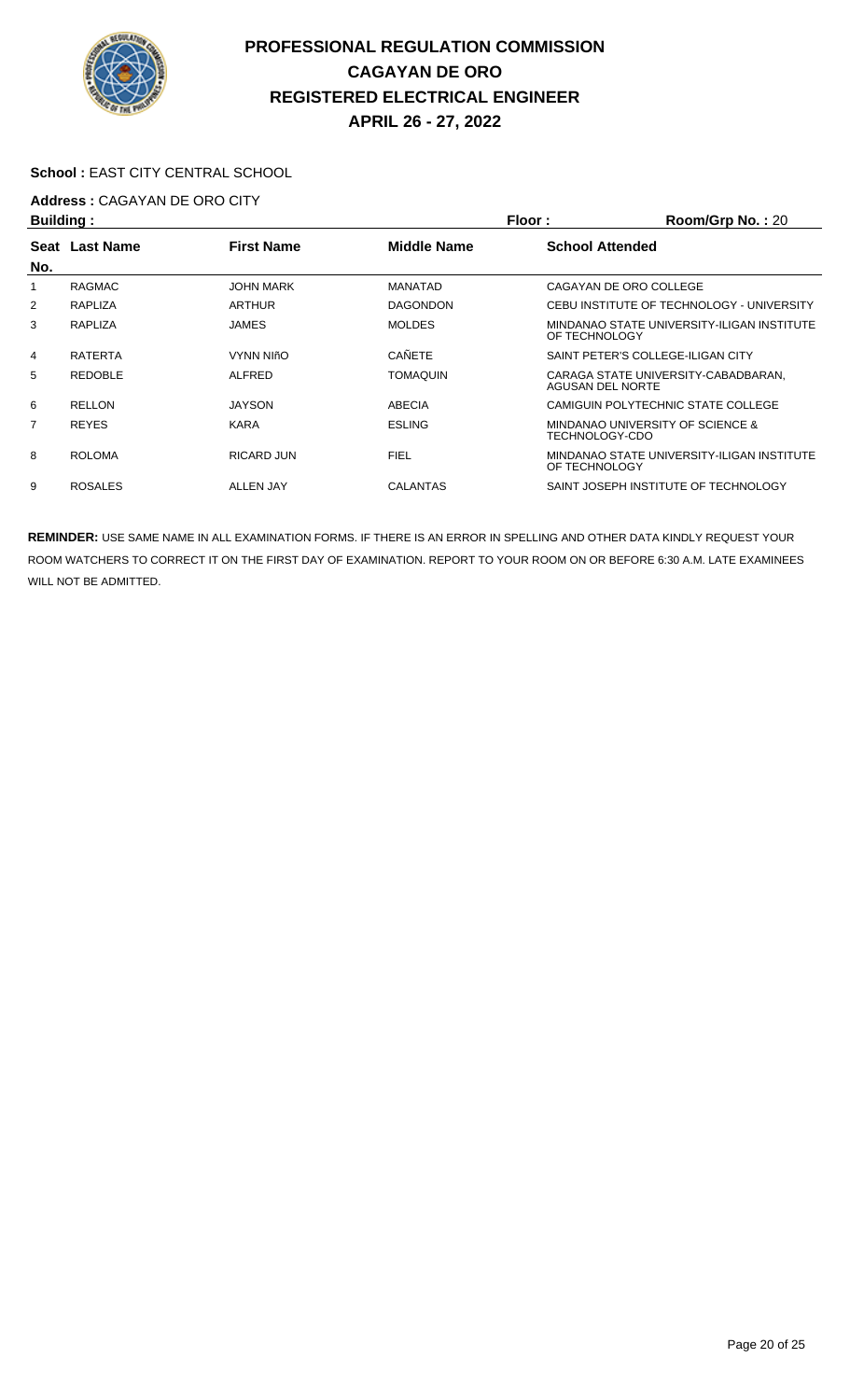

### School : EAST CITY CENTRAL SCHOOL

# **Address :** CAGAYAN DE ORO CITY

| <b>Building:</b> |                   |                           | Floor:             | Room/Grp No.: 21       |                                             |
|------------------|-------------------|---------------------------|--------------------|------------------------|---------------------------------------------|
|                  | Seat Last Name    | <b>First Name</b>         | <b>Middle Name</b> | <b>School Attended</b> |                                             |
| No.              |                   |                           |                    |                        |                                             |
|                  | <b>ROSCO</b>      | <b>MARC LESTER</b>        | <b>CUARTO</b>      |                        | CAGAYAN DE ORO COLLEGE                      |
| 2                | <b>SABATE</b>     | <b>CHRISTIAN CLIFFORD</b> | <b>JANOLINO</b>    | OF TECHNOLOGY          | MINDANAO STATE UNIVERSITY-ILIGAN INSTITUTE  |
| 3                | <b>SACULINGAN</b> | <b>IAN</b>                | <b>DANGCAL</b>     |                        | CAGAYAN DE ORO COLLEGE                      |
| 4                | SAGARAL           | <b>JULITO</b>             | <b>PLAZA</b>       | AGUSAN DEL NORTE       | CARAGA STATE UNIVERSITY-CABADBARAN.         |
| 5                | <b>SAGUN</b>      | <b>LEO REY</b>            | <b>SEGUAR</b>      | TECHNOLOGY-CDO         | MINDANAO UNIVERSITY OF SCIENCE &            |
| 6                | SAID              | <b>RACMAH</b>             | <b>MACADADAYA</b>  |                        | SAINT PETER'S COLLEGE-ILIGAN CITY           |
| 7                | <b>SALIC</b>      | <b>CANDIDATO</b>          | <b>MACAPODI</b>    |                        | UNIVERSITY OF THE VISAYAS-CEBU CITY         |
| 8                | <b>SALIGA</b>     | <b>JOHN ROBERT</b>        | <b>BORDALBA</b>    | TECHNOLOGY-CDO         | <b>MINDANAO UNIVERSITY OF SCIENCE &amp;</b> |
| 9                | <b>SALUPAN</b>    | <b>ELMER</b>              | <b>HALLERA</b>     |                        | SAINT JOSEPH INSTITUTE OF TECHNOLOGY        |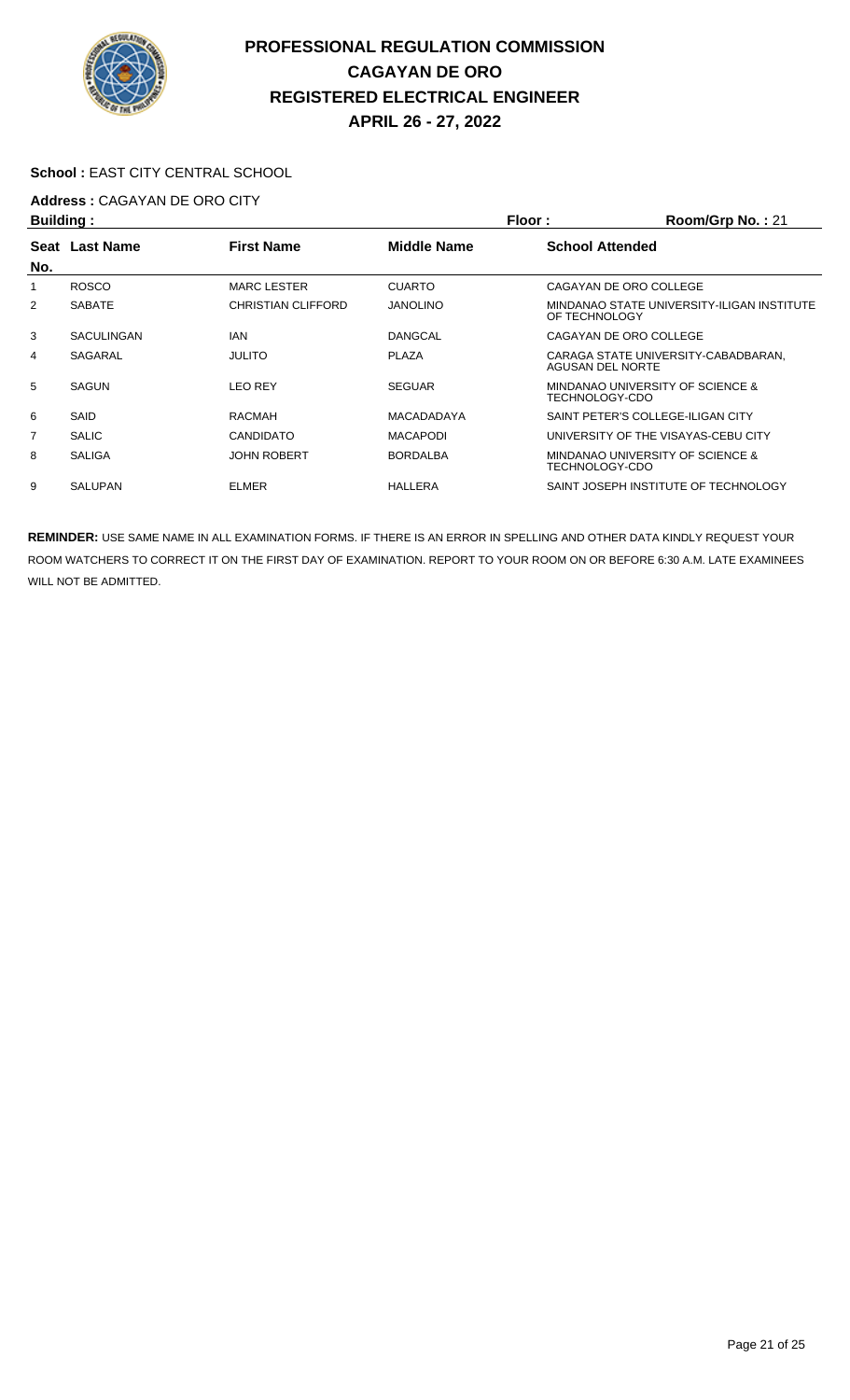

### School : EAST CITY CENTRAL SCHOOL

# **Address :** CAGAYAN DE ORO CITY

| <b>Building:</b> |                  |                      |                    | Floor:<br>Room/Grp No.: 22 |                                                             |
|------------------|------------------|----------------------|--------------------|----------------------------|-------------------------------------------------------------|
|                  | Seat Last Name   | <b>First Name</b>    | <b>Middle Name</b> | <b>School Attended</b>     |                                                             |
| No.              |                  |                      |                    |                            |                                                             |
|                  | <b>SANCHEZ</b>   | RAPHAEL CHRISTIAN    | <b>DAGONDON</b>    |                            | CENTRAL MINDANAO UNIVERSITY                                 |
| 2                | <b>SANCHEZ</b>   | RAUL JR              | <b>SALARDA</b>     | <b>MAIN CAMPUS</b>         | SURIGAO STATE COLLEGE OF TECHNOLOGY-                        |
| 3                | <b>SARILAMA</b>  | <b>MOH'D HAMZA</b>   | <b>MASNAR</b>      |                            | PHILIPPINE ENGINEERING AND AGRO-<br>INDUSTRIAL COLLEGE INC. |
| 4                | <b>SAYSON</b>    | <b>IAN</b>           | <b>MAHINAY</b>     |                            | SAINT PETER'S COLLEGE-ILIGAN CITY                           |
| 5                | SAYSON           | <b>VINCE BRIAN</b>   | <b>PONIO</b>       | OF TECHNOLOGY              | MINDANAO STATE UNIVERSITY-ILIGAN INSTITUTE                  |
| 6                | SEBANDAL         | <b>DENNIS MIGUEL</b> | <b>SISNEROS</b>    | OF TECHNOLOGY              | MINDANAO STATE UNIVERSITY-ILIGAN INSTITUTE                  |
| $\overline{7}$   | <b>SEMBLANTE</b> | <b>JOSE NOEL</b>     | <b>RAGAS</b>       |                            | SAINT PETER'S COLLEGE-ILIGAN CITY                           |
| 8                | <b>SEVILLA</b>   | <b>XYRICKS</b>       | <b>GONZALES</b>    |                            | CAGAYAN DE ORO COLLEGE                                      |
| 9                | <b>SIANO</b>     | JAYLORD              | QUIJADA            |                            | CAGAYAN DE ORO COLLEGE                                      |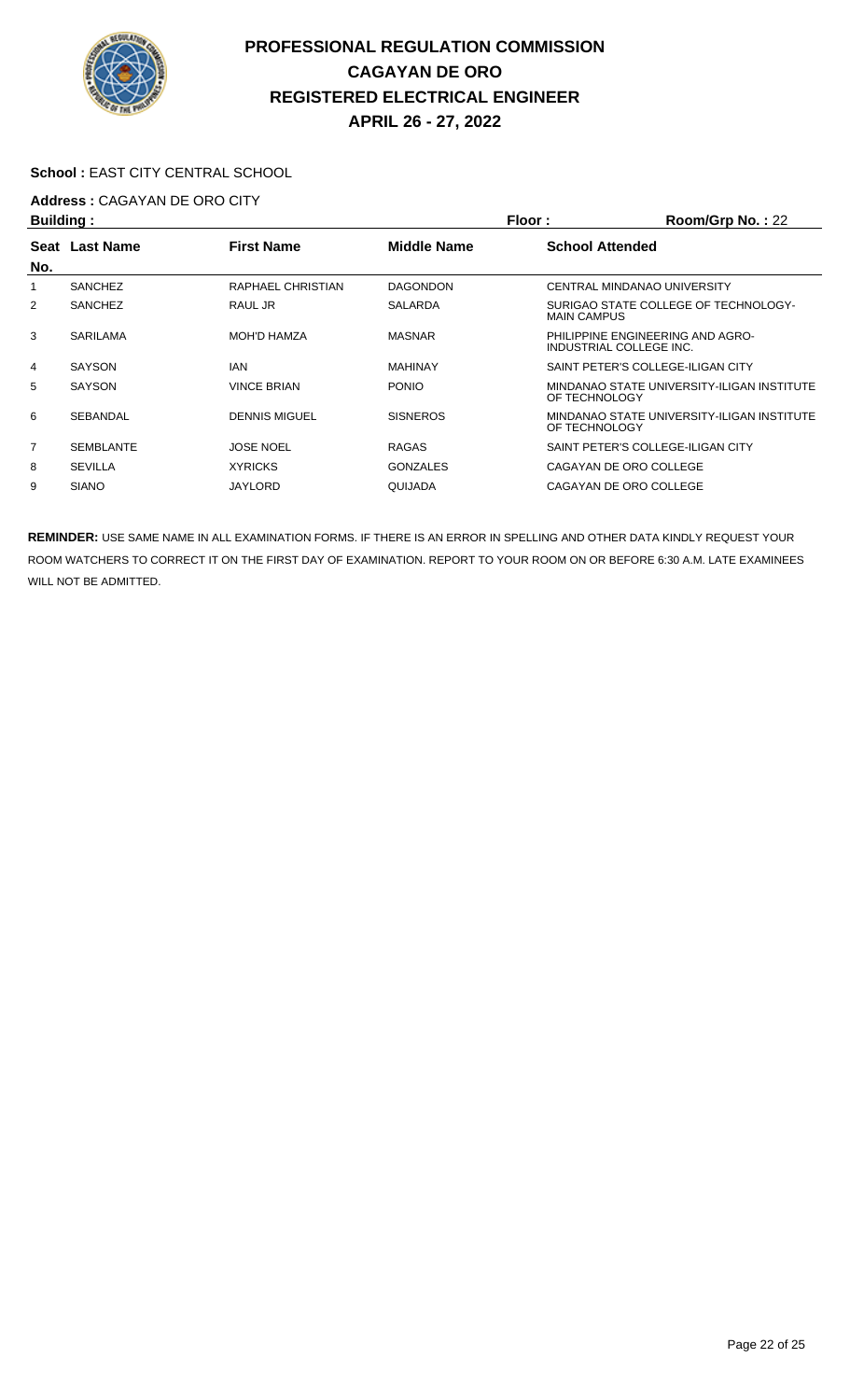

### School : EAST CITY CENTRAL SCHOOL

# **Address :** CAGAYAN DE ORO CITY

| <b>Building:</b> |                  |                     |                    | Floor:<br>Room/Grp No.: 23 |                                            |
|------------------|------------------|---------------------|--------------------|----------------------------|--------------------------------------------|
| Seat             | <b>Last Name</b> | <b>First Name</b>   | <b>Middle Name</b> | <b>School Attended</b>     |                                            |
| No.              |                  |                     |                    |                            |                                            |
|                  | <b>SIAROT</b>    | <b>FRANCIS RYAN</b> | <b>OSAN</b>        | OF TECHNOLOGY              | MINDANAO STATE UNIVERSITY-ILIGAN INSTITUTE |
| $\overline{2}$   | <b>SIMBAJON</b>  | <b>GABRIEL</b>      | <b>GERVACIO</b>    |                            | CAGAYAN DE ORO COLLEGE                     |
| 3                | <b>SODICTA</b>   | <b>KEVIN NEIL</b>   | <b>SAJOR</b>       |                            | SAINT JOSEPH INSTITUTE OF TECHNOLOGY       |
| 4                | <b>SOLANO</b>    | <b>JAN JAY</b>      | <b>ILUSTRISIMO</b> |                            | SAINT JOSEPH INSTITUTE OF TECHNOLOGY       |
| 5                | SOLEDAD          | <b>ROY ERROL</b>    | MANLANAT           |                            | SAINT PETER'S COLLEGE-ILIGAN CITY          |
| 6                | SOPOSO           | DAVY JONES          | VALLE              |                            | CAGAYAN DE ORO COLLEGE                     |
| 7                | <b>SUMIWAT</b>   | <b>RENERIO</b>      | TOTAO              | UNIVERSITY OF CEBU         |                                            |
| 8                | <b>TACDA</b>     | <b>ERICKSON</b>     | <b>ASAYTONA</b>    | OF TECHNOLOGY              | MINDANAO STATE UNIVERSITY-ILIGAN INSTITUTE |
| 9                | TAMAYO           | EDJY                | <b>TUNDAG</b>      |                            | CAMIGUIN POLYTECHNIC STATE COLLEGE         |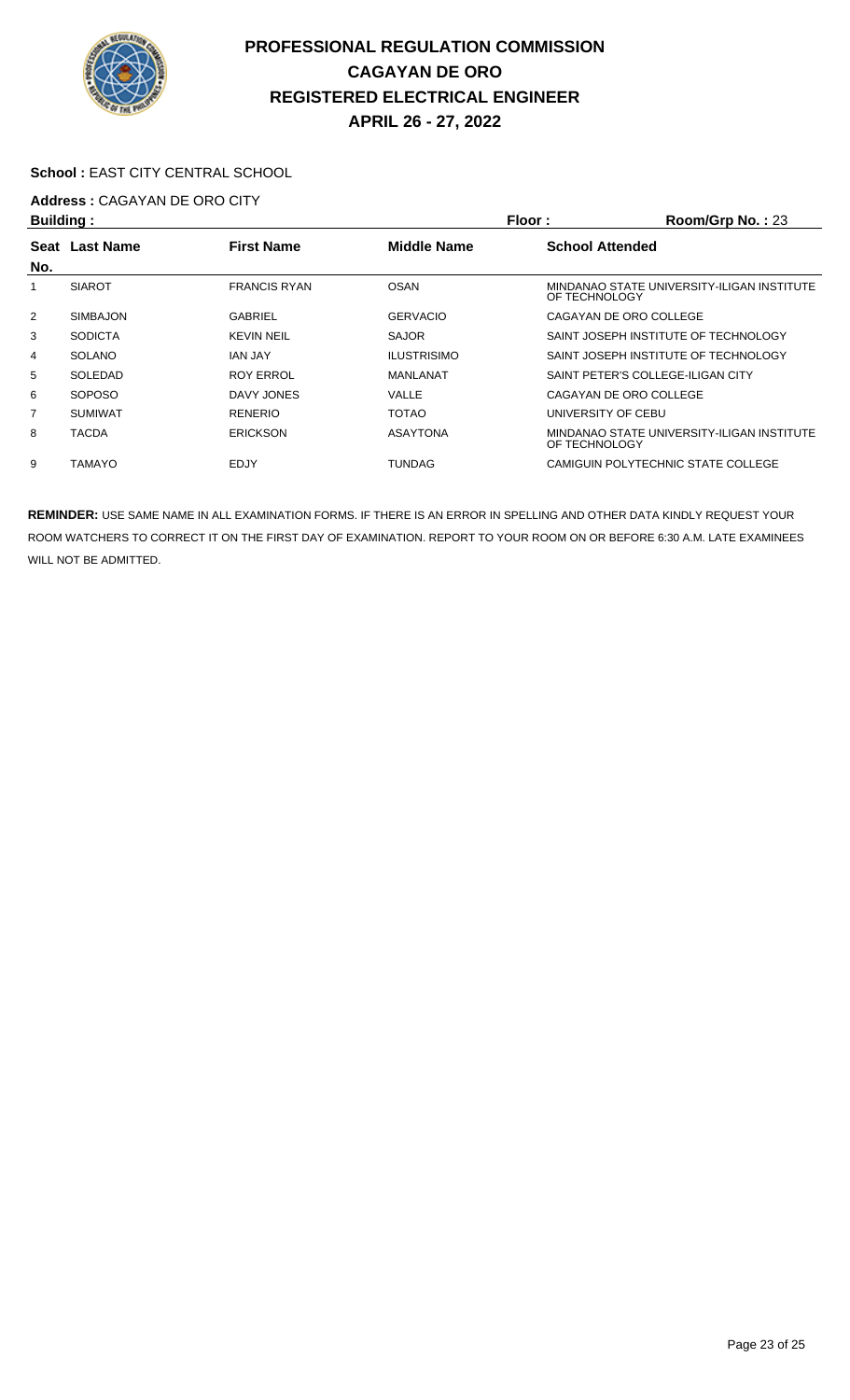

### School : EAST CITY CENTRAL SCHOOL

### **Address :** CAGAYAN DE ORO CITY

| Building: |                  |                       |                    | Floor:<br>Room/Grp No.: 24                                  |  |
|-----------|------------------|-----------------------|--------------------|-------------------------------------------------------------|--|
| Seat      | <b>Last Name</b> | <b>First Name</b>     | <b>Middle Name</b> | <b>School Attended</b>                                      |  |
| No.       |                  |                       |                    |                                                             |  |
|           | TAMAYO           | <b>FRANK KINNETH</b>  | <b>BACOR</b>       | CARAGA STATE UNIVERSITY-CABADBARAN.<br>AGUSAN DEL NORTE     |  |
| 2         | TAN              | TOM BELSHAZAR         | PAL                | CARAGA STATE UNIVERSITY-CABADBARAN.<br>AGUSAN DEL NORTE     |  |
| 3         | <b>TAÑARE</b>    | <b>KEMBERLY</b>       | <b>REIN</b>        | CARAGA STATE UNIVERSITY-CABADBARAN.<br>AGUSAN DEL NORTE     |  |
| 4         | TANGGO           | <b>MOHAMMAD SALIC</b> | <b>LIMPAO</b>      | SAINT PETER'S COLLEGE-ILIGAN CITY                           |  |
| 5         | TANGGOL          | SARJI SUKARNO         | TALPIS             | MINDANAO STATE UNIVERSITY-ILIGAN INSTITUTE<br>OF TECHNOLOGY |  |
| 6         | <b>TAPENIT</b>   | <b>BRIGIDO JR</b>     | <b>APOSTOL</b>     | SAINT PETER'S COLLEGE-ILIGAN CITY                           |  |
| 7         | <b>TEMARIO</b>   | <b>ISAGANI</b>        | <b>CABURATAN</b>   | SAINT PETER'S COLLEGE-ILIGAN CITY                           |  |
| 8         | TEVES            | JOMARI                | <b>LINGAON</b>     | SAINT JOSEPH INSTITUTE OF TECHNOLOGY                        |  |